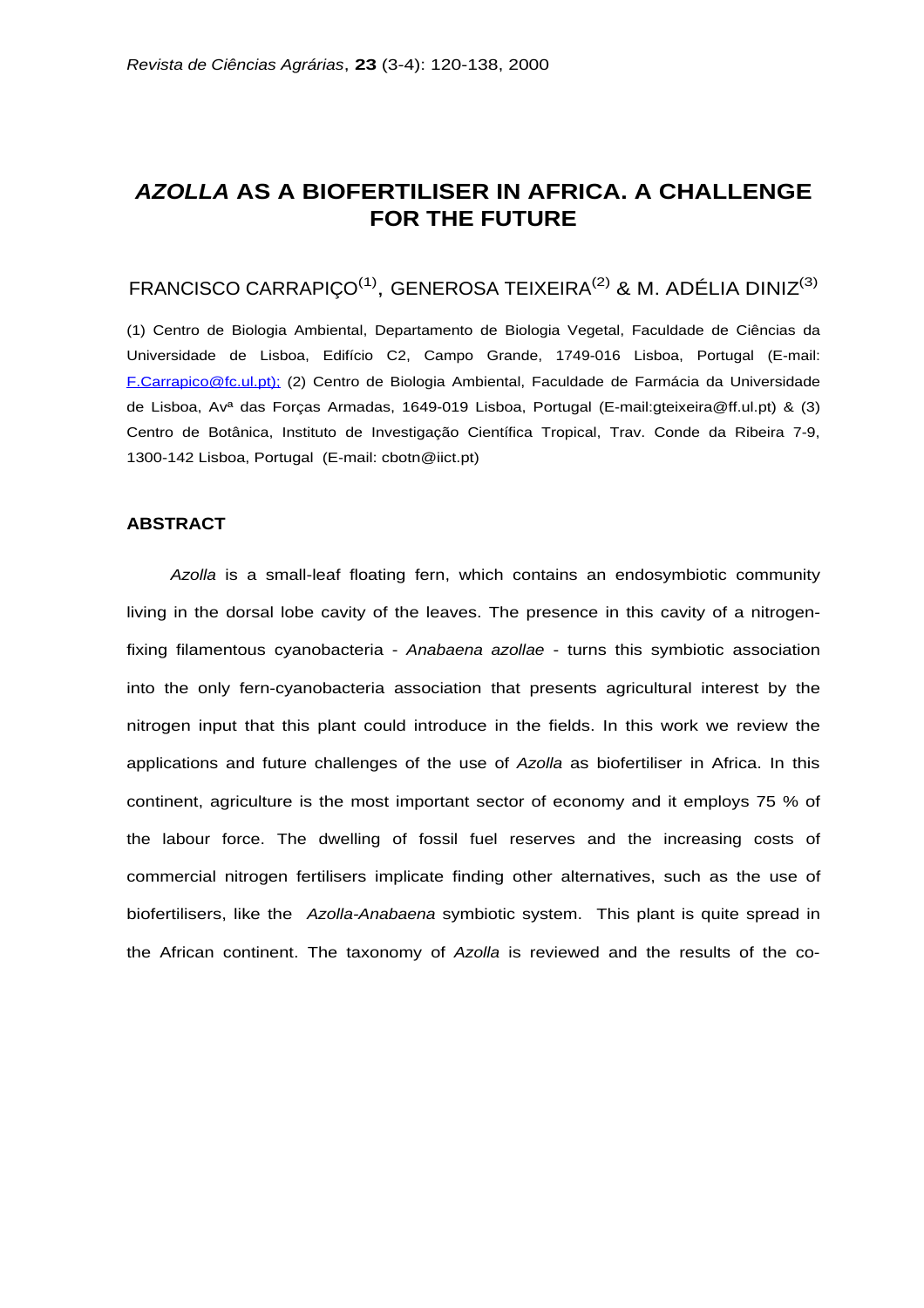operation project between Portugal and Guinea-Bissau for the use of this aquatic fern as green manure on rice cultivation are analysed. Finally, we focus the importance of the use of nitrogen-fixing organisms, like Azolla, which could help effectively developing countries to improve a more sustainable agriculture, without the risk of problems associated with the adverse effects of chemical fertilisers on long term soil fertility, soil productivity and environmental issues.

#### **RESUMO**

Azolla é um pteridófito aquático que contém uma comunidade endossimbiótica vivendo na cavidade do lobo dorsal das folhas. A presença nesta cavidade duma cianobactéria filamentosa fixadora do azoto atmosférico - Anabaena azollae - confere a esta associação simbiótica grande interesse como biofertilizante em agricultura pela incorporação de azoto nos terrenos em que é utilizada. Neste trabalho são revistas as aplicações e futuros desafios do uso de Azolla como fertilizante natural em África. Neste continente, a agricultura é o sector mais importante da economia e emprega 75% da força laboral. O desgaste das reservas de combustíveis fósseis e o aumento do custo dos fertilizantes azotados de origem química implica encontrarmos alternativas, como o uso de biofertilizantes, nomeadamente o sistema simbiótico Azolla-Anabaena, o qual apresenta uma larga distribuição no continente Africano. A sistemática do pteridófito do género Azolla é revista e analisados os resultados do projecto de cooperação entre Portugal e a Guiné-Bissau para o uso desta planta como biofertilizante na cultura do arroz. Por fim, é realçado o papel dos organismos fixadores do azoto atmosférico, como é o caso de Azolla, no âmbito do desenvolvimento duma agricultura sustentável, sem o risco dos problemas associados aos efeitos adversos dos fertilizantes químicos na fertilidade e produtividade do solo a longo prazo, bem como em questões do foro ambiental.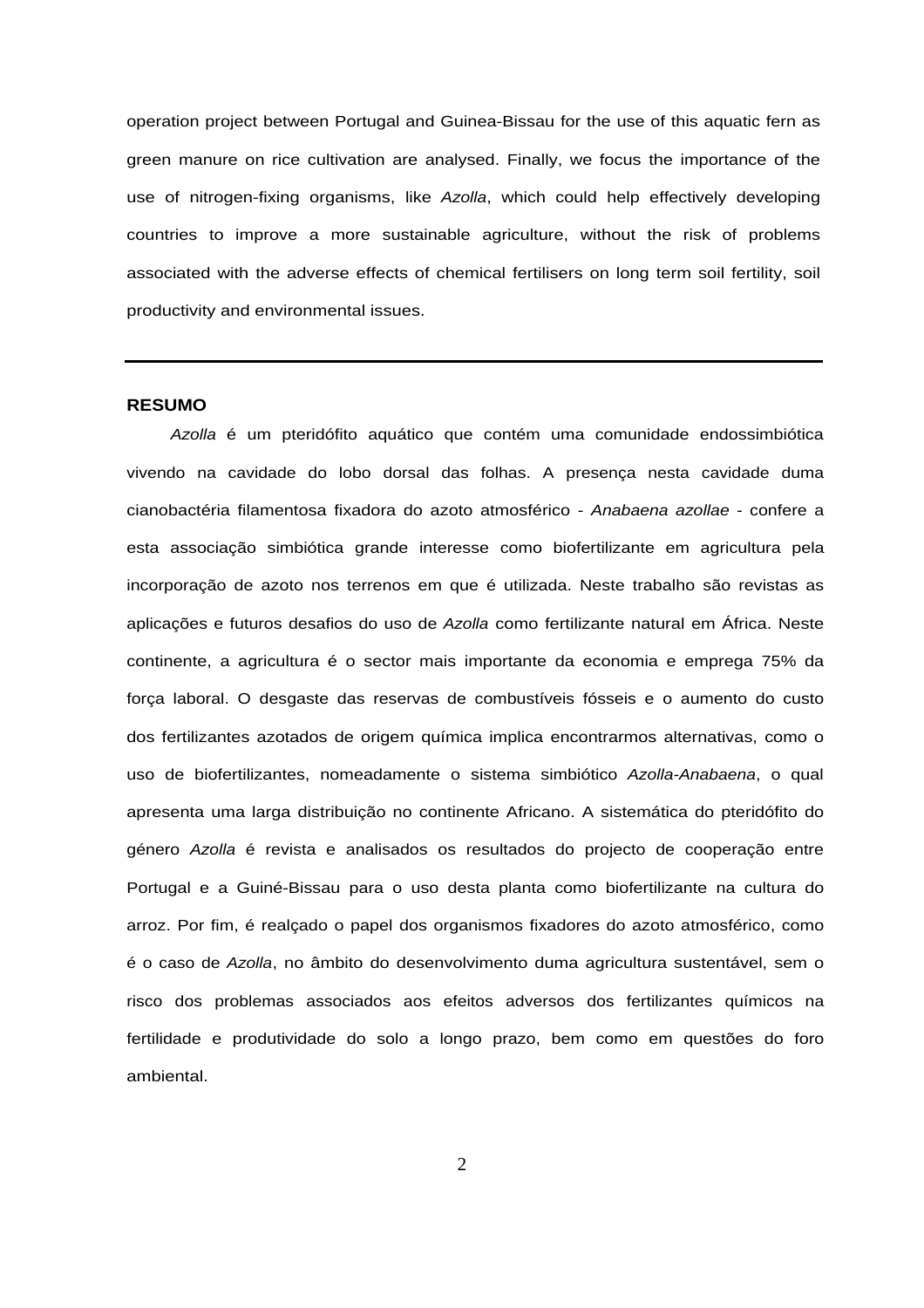### **INTRODUCTION**

Agriculture is the most important sector of economy in Africa and it employs 75 % of the labour force of the continent. Two main agricultural systems domain this activity: a major traditional subsistence sector and a minor modern economical one. Sometimes those types can coexist in several countries. The traditional sector employs the majority of African's rural population and is characterised by small and fragmented farms, little use of technology or fertiliser, high reliance on human labour, low yields, infrequent surpluses, and an emphasis on staple crops such as corn, rice, sweet potatoes, peanuts and other high-starch foods (Grolier Multimedia Encyclopedia, 1999). It is in this type of traditional sector that the problem of chemical fertilisers can be a restraining factor for agricultural development and crops' production increase. The peasants subsistence type of agriculture prevents the existence of the necessary funds, namely to buy those chemicals and fuel and frequently contribute to the shortage of food (Dias and Carrapiço, 1991).

In these conditions, which are associated with the dwelling of fossil fuel reserves and the increasing costs of commercial nitrogen fertilisers it is necessary to find others economical and technical options, that may contribute to solve or help this problem. One of these alternatives is the use of biofertilisers, especially associated with the use of plants symbiotic systems combined with the nitrogen fixation. It is the case of the aquatic fern of the genus Azolla, that presents a symbiotic association with a cyanobacterium - Anabaena azollae - and is quite spread in this continent.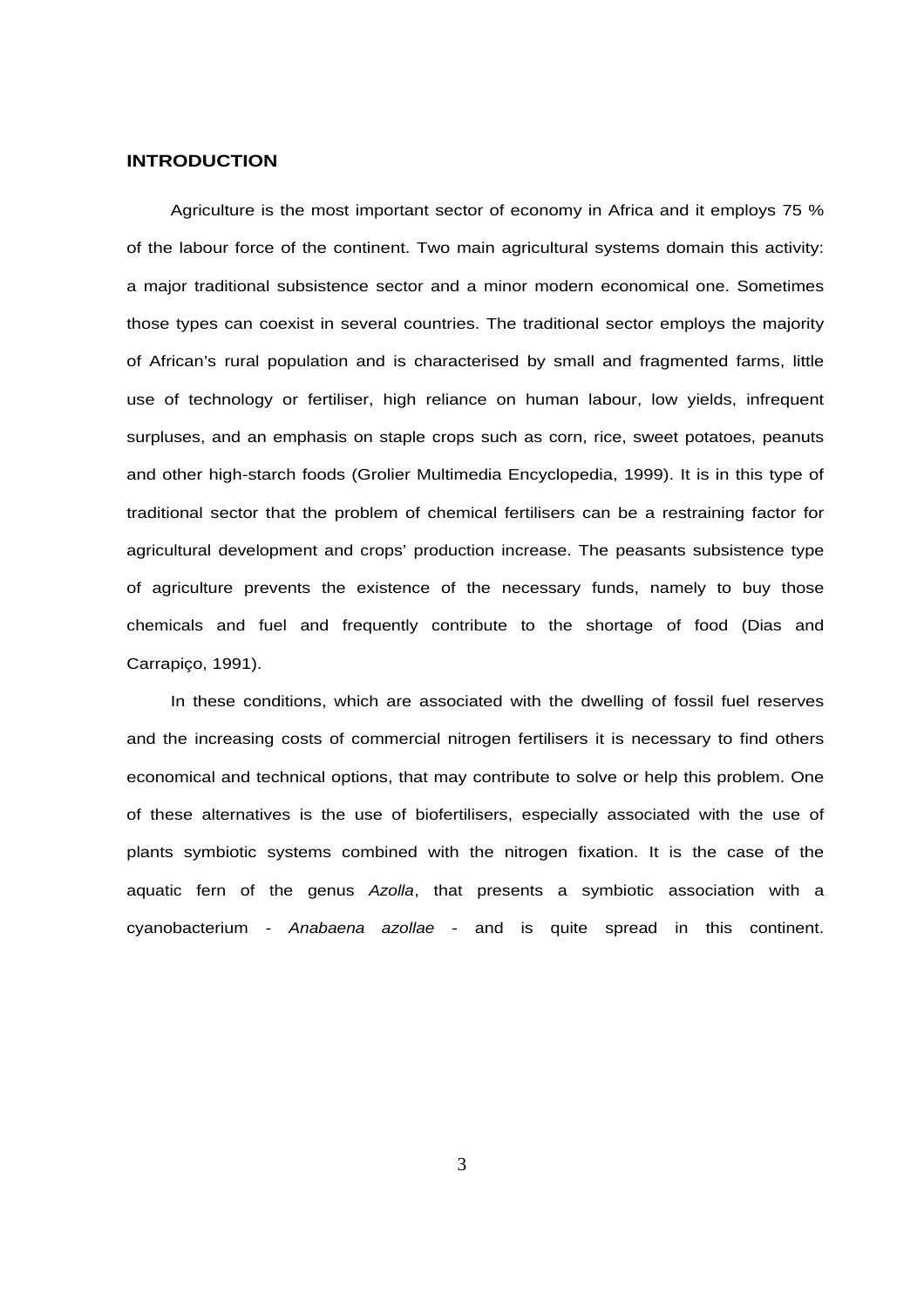#### **Azolla-Anabaena SYMBIOSIS**

The aquatic fern of the genus Azolla is a small-leaf floating plant, which contains an endosymbiotic community living in the dorsal lobe cavity of the pteridophyte leaf (Figure 1). This community is composed of two type of prokaryotic organisms: one species of a nitrogen-fixing filamentous cyanobacteria - Anabaena azollae Strasb. -(described by Strasburger in 1873) and a variety of bacteria that some identified as Arthrobacter sp. and associate with others showing the presence of nitrogenase (Costa et al., 1994). In this association, it is assumed that an exchange of metabolites, namely fixed nitrogen compounds, occurs from the cyanobiont to the host (Carrapiço and Tavares, 1989a, b).



**Fig. 1** – Transversal section of an Azolla leaf (Adapted from Sevillano et al., 1984). (th – transfer hair; cyanob – cyanobacterium; bact – bacteria; het – heterocyst; vc – vegetative cell.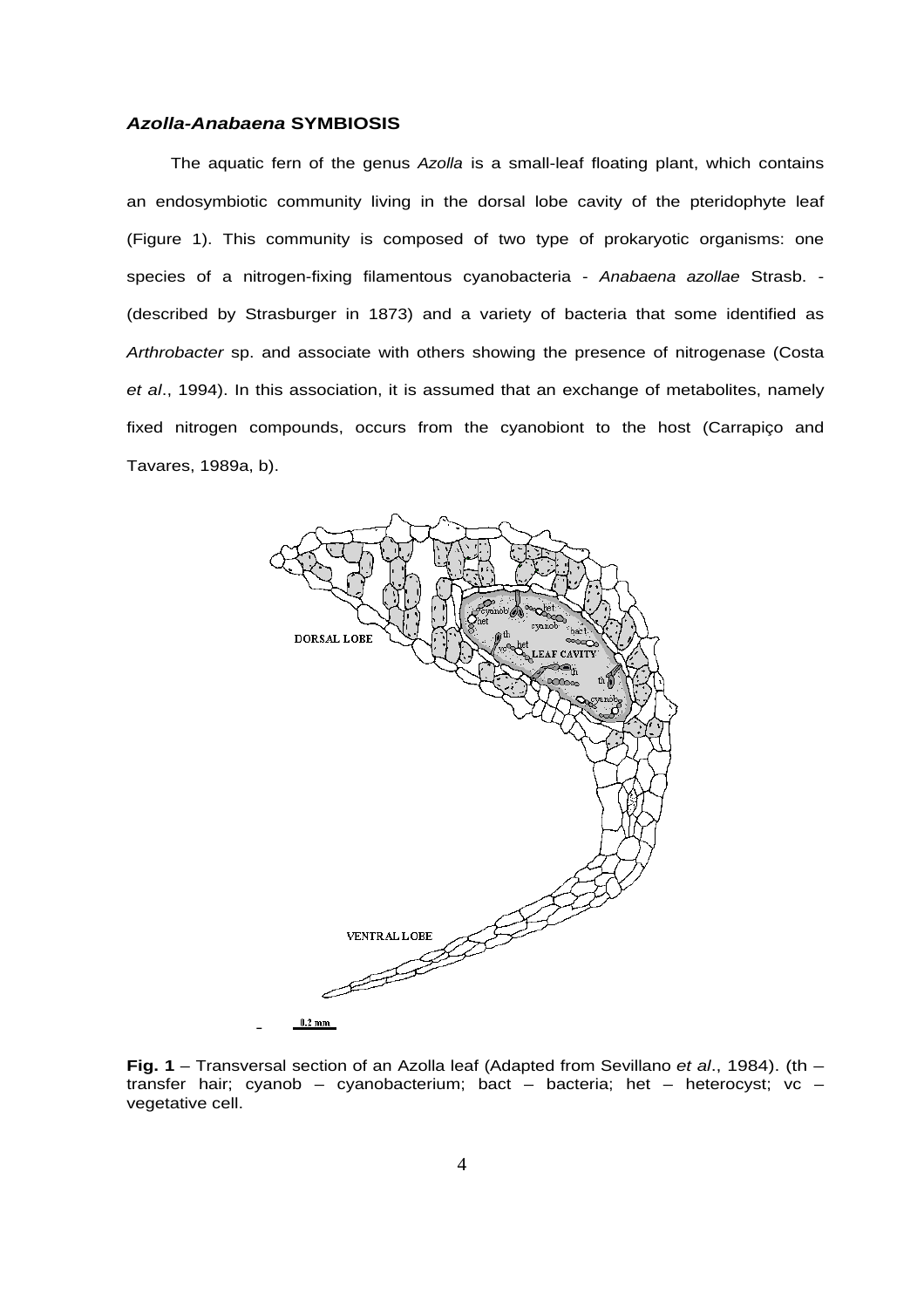One of the most interesting features is the role played by the cyanobacterium in this association. Filaments of Anabaena azollae are localised in a cavity of the dorsal lobe of the fern's leaves, where special conditions stimulate high heterocyst frequency and a vegetative cell differentiation during leaf development (Carrapiço and Tavares, 1989a). The existence of the two symbionts inside the Azolla leaf cavity and its relationship with the fern, namely the metabolites flow between the host and the symbionts, can be seen as an unique micro-ecosystem with own well established caracteristics. This association is maintained during all the life cycle of the pteridophyte. The Anabaena apical colony is associated with shoot apex lacks heterocysts and, therefore, is unable to fix nitrogen. In mature leaves, the Anabaena filaments cease to grow and differentiate heterocysts, which are the site of N<sub>2</sub> fixation. Besides the cyanobacteria, a population of bacteria undergoes a pattern of infection identical to Anabaena and probably is the third partner of this symbiosis (Wallace and Gates, 1986; Carrapiço and Tavares, 1989a; Carrapiço, 1991; Forni et al. 1989). The prokaryotic colony - cyanobacteria and bacteria - are also present in the sexual structures (sporocarps) of the fern (Carrapiço, 1991). The cyanobacterium is transferred from the sporophyte to the next generation via the megasporocarp. A cyanobacterium colony resides between the megasporocarp wall and the megasporagium one and inoculates the newly emerging sporophyte plant. A colony of the symbiotic cyanobacteria is formed near the shoot apex and thus enables symbiosis to be established within the developing leaf cavities (Watanabe and Van Hove, 1996). The presence of bacteria in the megasporocarps in association with the cyanobacteria also suggest a behaviour pattern similar to the cyanobionts (Carrapico, 1991). The presence of Anabaena throughout the life cycle of the fern favours the obligatory nature of the symbiosis and suggest a parallel phylogenetic evolution of both partners (Watanabe and Van Hove, 1996).

This symbiotic association is the only fern-cyanobacteria association that presents agricultural interest by the nitrogen input that this plant can introduce in the fields and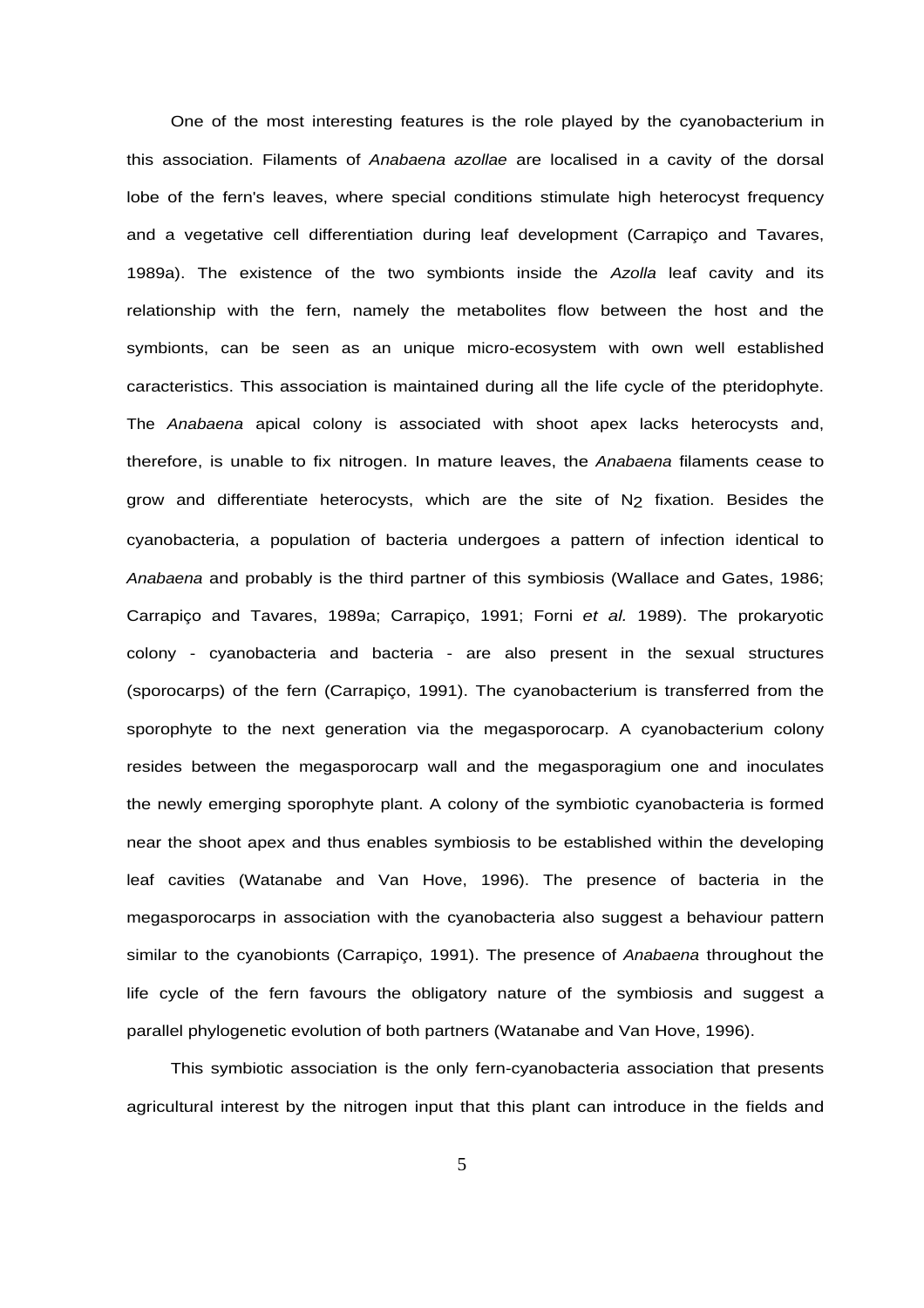for that reason it has been used in several tropical and subtropical countries in different continents (Moore, 1969; Kannayan, 1986; Van Hove and Diara, 1987; Shi and Hall, 1988; Wagner, 1997). Historically, Azolla has been used as green manure for wetland rice in northern Vietnam and central to southern China for centuries (Nierzwicki-Bauer, 1990; Watanabe and Van Hove, 1996). Only after the oil crisis in the 1970s the research and use of this type of association has been intensified because of the price increase of the chemical fertilisers and its negative impact in agriculture, namely in the countries of the third world (Dias and Carrapiço, 1991). Meanwhile, since the introduction of a market economy system in those countries, the increase on the supply of chemical fertilisers has reduced the traditional use of Azolla as green manure for rice cultivation, namely in China and Vietnam (Watanabe and Van Hove, 1996).

A problem associated with the use of chemical fertilisers is the adverse effects on long term soil fertility, soil productivity and environmental safety (Kannaiyan, 1997). A new strategy for increasing rice production, particular in developing countries should be taken in account for programmes to utilise the biological fertilisers which will not only increase the rice productivity, but also improve the long term soil fertility (Kanniyan, 1997). In these conditions the inoculation of free living cyanobacteria in the fields is one of the options. The inoculation increased rice grain yields by an average of 350 kg/ha. When successful, the inoculation is low-cost technology, but its effect is erratic and unpredictable (Watanabe and Liu, 1992). More recently, a new method of using cyanobacteria on ammonia production for rice crop was developed by Kannaiyan's team (Tamil Nadu Agricultural University, India), by means of immobilisation of nitrogen fixing Anabaena azollae and Anabaena variabilis in solid matrix of polyurethane and polyvinyl foam that excretes ammonia continuously with very positive results on rice culture ( Kannaiyan et al., 1996).

For those reasons, Azolla use is yet a real option as a green fertiliser, especially in the developing countries that presents a low cost of labour force. In industrial countries,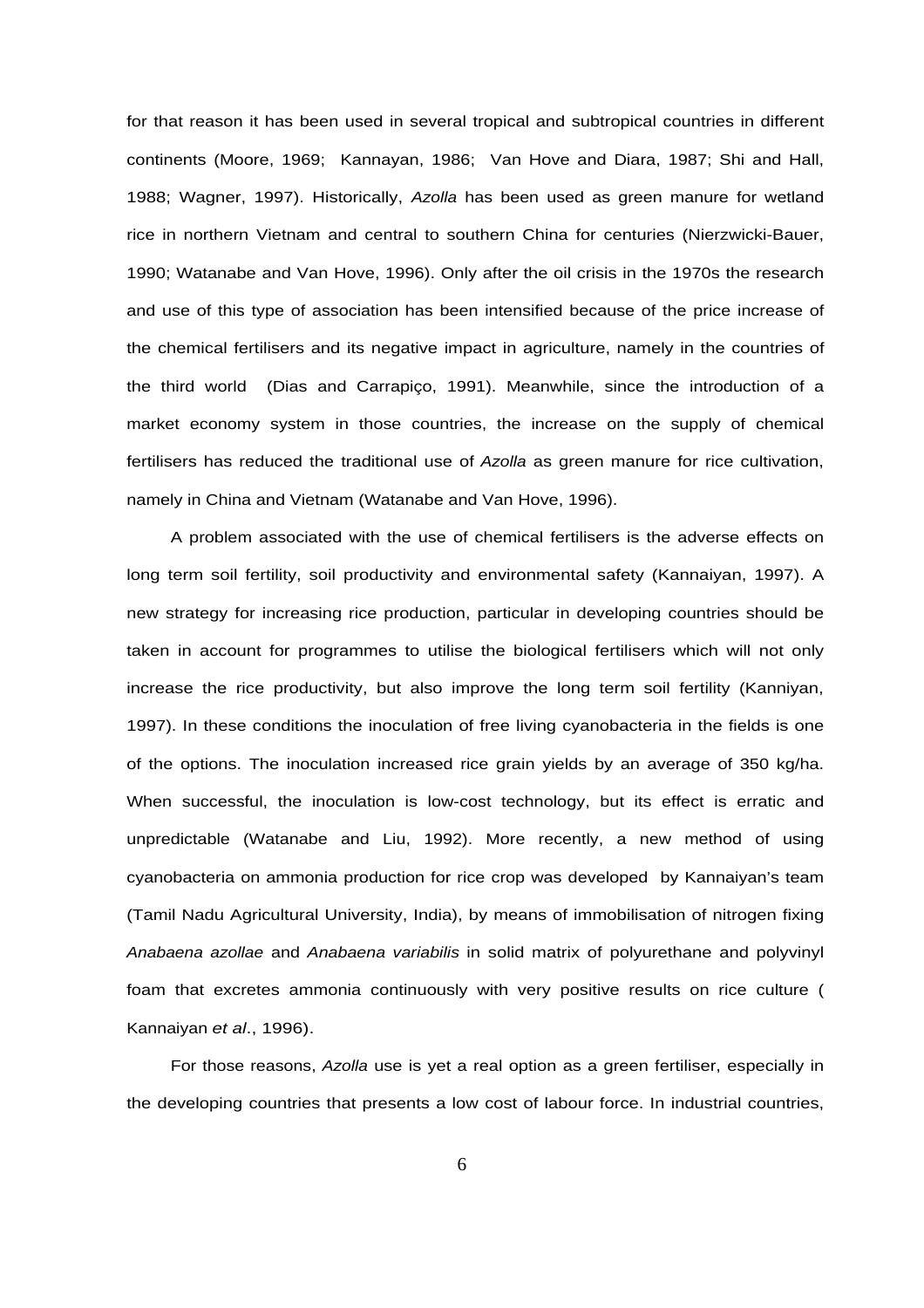the potential of Azolla as symbiotic nitrogen-fixing system should continue to be exploited for a more developing environmentally-friendly agricultural system (Watanabe and Van Hove, 1996), namely in particular segments of this important economical activity. Others uses of the Azolla-Anabaena system are now in progress, like the control of aquatic weeds, the use as animal feed and the concentration of mineral elements, namely its use as biofilter in industrial and domestical effluents (Watanabe and Van Hove, 1996; Costa et al, 1994, 1999; Lejeune et al., 1999; Tel-Or, personal communication).

#### **Azolla TAXONOMY**

Despite its long history of agricultural use, Azolla taxonomy is controversial and our knowledge on the subject is still limited, which probably means that a new global revision of the taxon is required. In this paper we have used, what we think it is a coherent taxonomic classification (Saunders and Fowler, 1993), associated with the new research and progress data on the field, namely the studies using germplasm collections (Watanabe and Van Hove, 1996).

The word Azolla has a Greek origin. It results from the agglutination of two words, azo and ollyo, which means killed by drought (Moore, 1969; Ashton and Walmsley, 1976). Indeed, it has a true predicative value indicating that these plants are very sensitive to water deficit.

Azolla is a genus of aquatic ferns, mainly found in tropical and warm temperate regions. It can be observed in quiet waters, ponds, ditches, canals and paddy fields. Such areas may be seasonally covered by a mat of Azolla associated with other freefloating plants such as species of Lemna, Pistia, Salvinia, Trapa, Wolffia and mud rooting species of Cerathophyllum, Ludwigia, Neptunia and Polygonum.

In Azolla the free-floating aquatic habit is exhibited by a complete adaptation of the whole sporophyte, including its reproductive structures. There is an extreme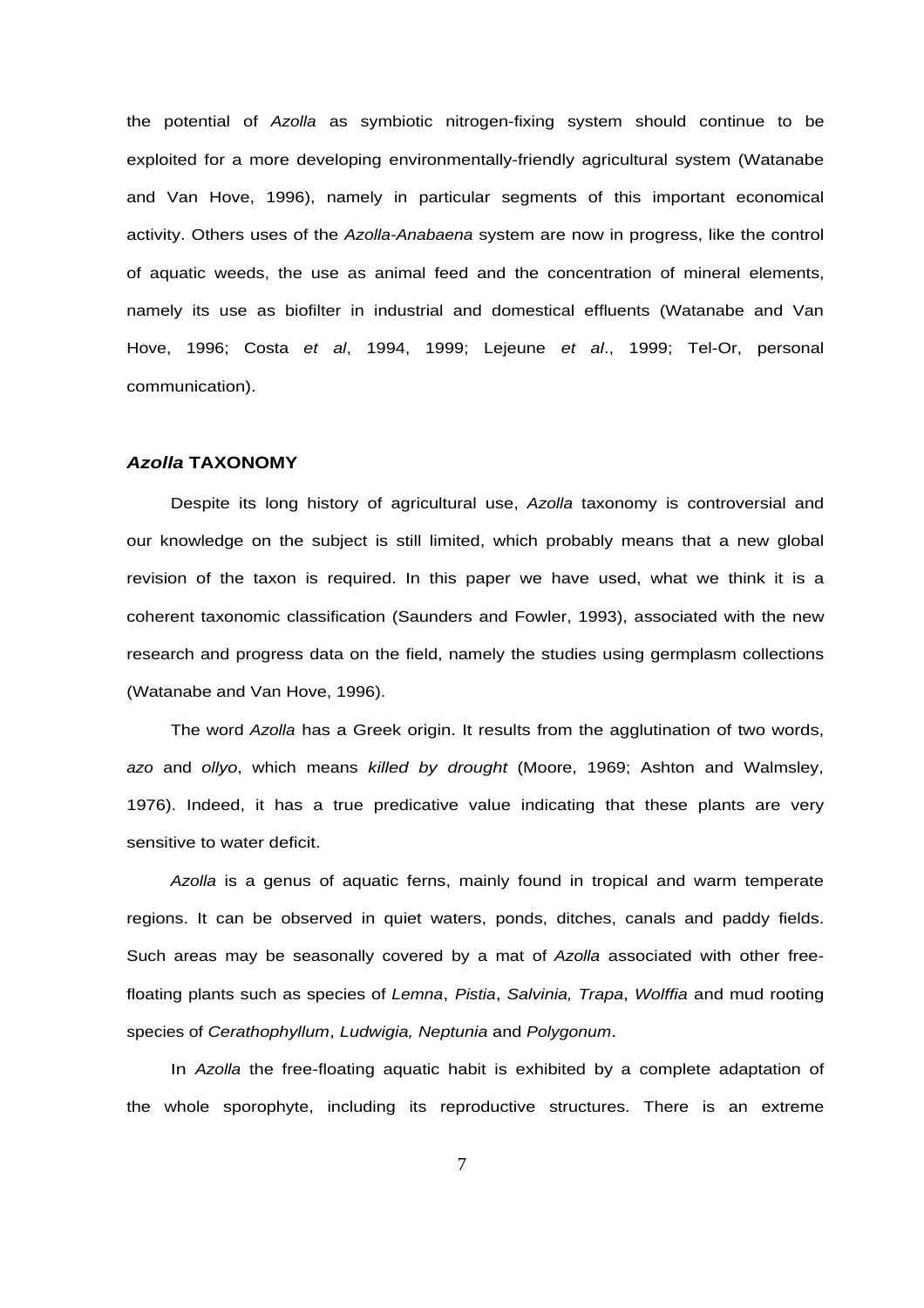reduction of the sporophyte morphology which leads to obscure its phylogeny. These small plants present a branched stem that floats horizontally on the water surface, with single or fasciculate pendulous roots and alternately imbricate millimetric 2-lobed leaves. They are monoecious plants that possess dimorphic sporocarps, whose micro and megaspores develop in a leptosporangiate way.

These ferns present a great disparity in their holomorphologies, being the most phenotipically influenced. This is another reason for the problems of Azolla systematics which are very ancient and evident in the different classifications proposed through the years. The genus has been established in 1783 by Lamarck and has been placed in the Salviniaceae along with the genus Salvinia (Svenson, 1944). Since then, it has been placed in the Marsileaceae, by R. Brown, in 1810 (Svenson, 1944) and again in the Salviniaceae by eminent systemats such as Sadebeck, in 1902, Lawrence, in 1951 and Benson, in 1957 (Ashton and Walmsley, 1984). The first to consider Azolla in the monotypic family Azollaceae was Wettstein, in 1903 (Bonnet, 1957) but only with Reed, in 1954, such proposal has begun to be accepted and followed (Ashton and Walmsley, 1984).

The living species of Azolla are divided into two subgenera: Azolla and Rhizosperma (Mey.) Strasb. (Ashton and Walmsley, 1984). Some other authors use the taxonomic level section instead of subgenera (Moore, 1969; Saunders and Fowler, 1992). In both cases this separation is based in the floats number and in the massulae trichomes. All species with three floats in the megasporocarp and arrow-shaped glochidia belong to the subgenus Azolla. The specific classification, usually accepted, recognises five species integrated in the subgenus Azolla which are: A. caroliniana Willd., A. filiculoides Lam., A. mexicana Presl., A. microphylla Kaulf and A. rubra R. Br. All these taxa have a notorious morphologic resemblance.

Subgenus Rhizosperma includes the species with nine floats in the megasporocarp and absent glochidia or with internal massulae trichomes. It comprises two species: A.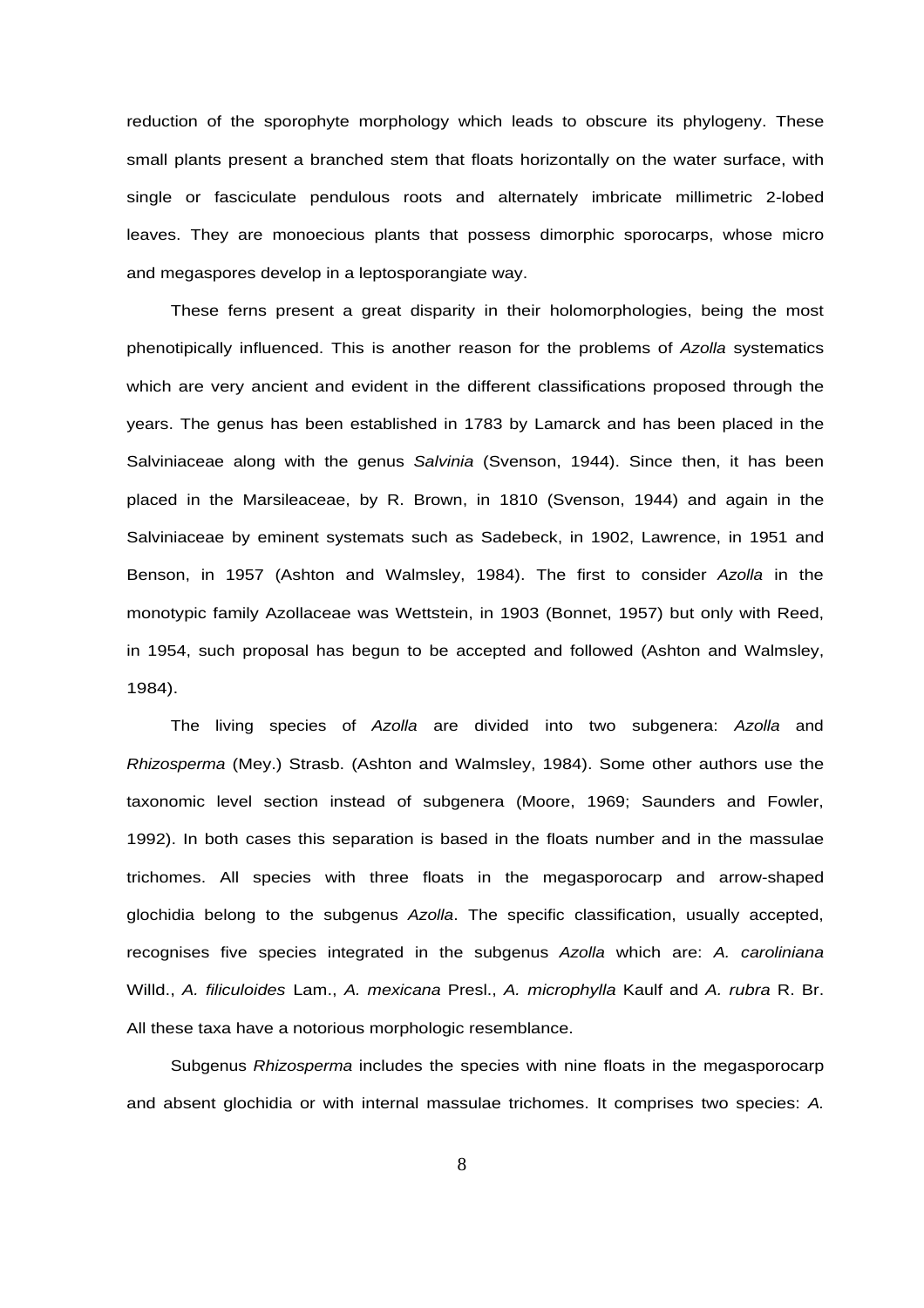nilotica Decne. ex Mett. and A. pinnata R. Br.. This last has three subspecies: A. pinnata subsp. africana (Desv.) R. M. K. Saunders and K. Fowler, A. pinnata subsp. asiatica (Desv.) R. M. K. Saunders & K. Fowler and A. pinnata subsp. pinnata. Some authors considered a third species in this subgenus, A. imbricata Nak. (Nakai, 1925), but it might be a synonymous of A. pinnata (Moore, 1969; Ashton and Walmsley, 1984) and, for others, it might be a synonymous of A. pinnata subsp. asiatica (Saunders and Fowler, 1992).

In 1993, using cladistic, Saunders and Fowler proposed another supraspecific classification. They consider that the differences that divide A. nilotica from all the other Azolla species are enough to establish a new subgenus. That subgenus, denominated Tetrasporocarpia (sporocarps grouped in four), includes only A. nilotica. Subgenus Azolla, is then divided into two sections, Azolla and Rhizosperma, the last one conglobating just A. pinnata, this with 3 subspecies.

Table 1 presents the last classification proposed by Saunders and Fowler (1993) and followed by Diniz and Carrapiço (1999).

| <b>DIVISION</b><br><b>CLASS</b><br><b>ORDER</b><br><b>FAMILY</b><br><b>GENUS</b> | Pteridophyta<br>Filicopsida<br>Salviniales<br>Azollaceae<br>Azolla             |                                                                                       |                  |
|----------------------------------------------------------------------------------|--------------------------------------------------------------------------------|---------------------------------------------------------------------------------------|------------------|
| <b>SUBGENERA</b>                                                                 | Azolla                                                                         |                                                                                       | Tetrasporocarpia |
| <b>SECTIONS</b>                                                                  | Azolla                                                                         | Rhizosperma                                                                           |                  |
| <b>SPECIES</b>                                                                   | A. caroliniana<br>A. filiculoides<br>A. mexicana<br>A. microphylla<br>A. rubra | A. pinnata                                                                            | A. nilotica      |
| <b>SUBSPECIES</b>                                                                |                                                                                | A. pinnata subsp. africana<br>A. pinnata subsp. asiatica<br>A. pinnata subsp. pinnata |                  |

**Table 1 -** Synopsis of the classification of Azolla, proposed by Saunders and Fowler, 1993.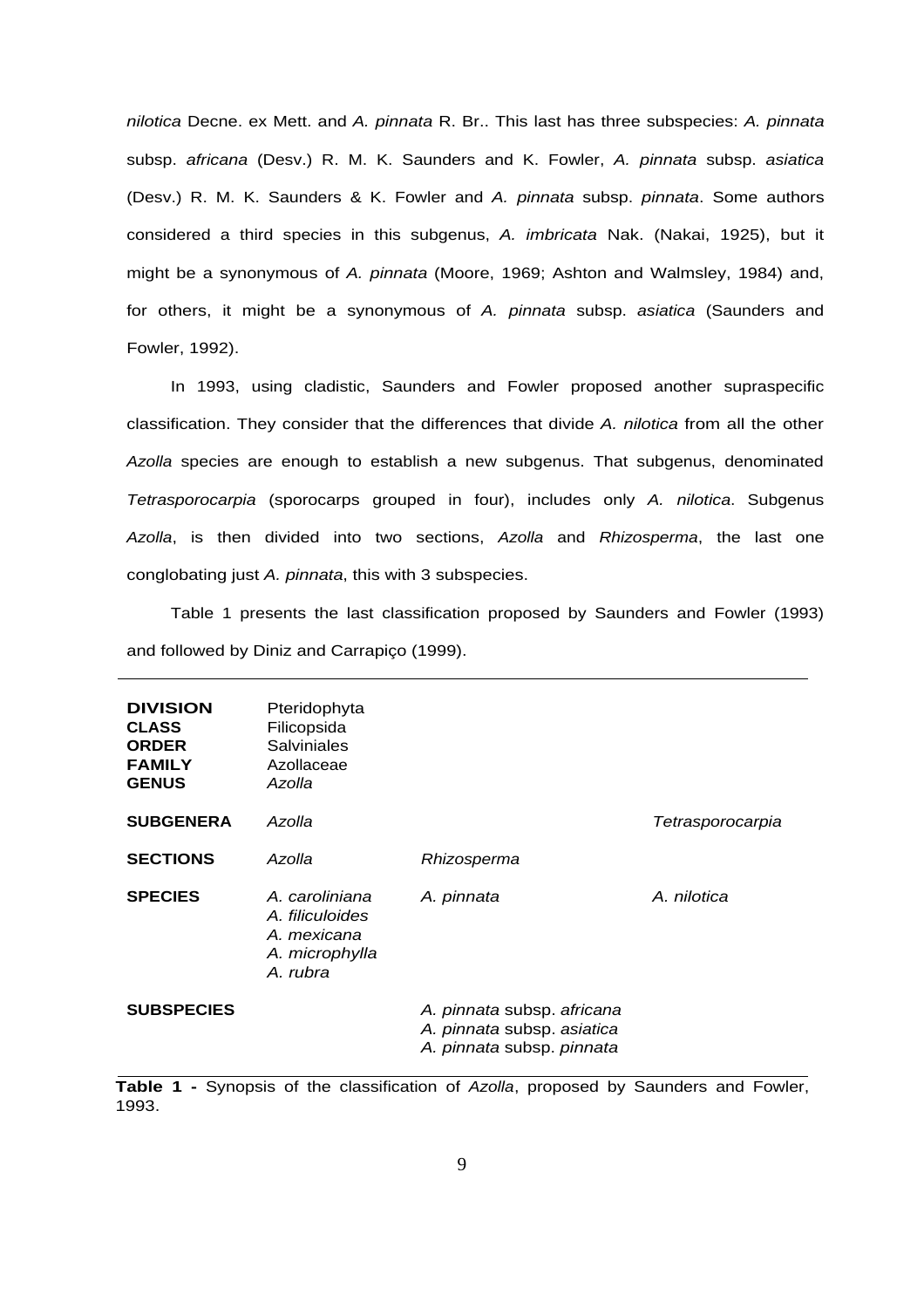The whole taxonomy of pteridophyta shows us that modern systematics can not just use traditional morphological characters but has to appeal in a compulse way to different complementary areas such as scanning electronic microscopy, phytochemistry and DNA analysis, dealing with micro and macromolecules.

### **Azolla LIFE CYCLE**

Azolla usually reproduces vegetatively by fragmentation of the abscision layer, at the base of each branch. Sexual reproduction is not very common and seems to be influenced by environmental factors, namely several stress conditions.

Sporocarps are visible in pairs (in A. *nilotica* in four) in the place of the first leaf lower lobe, of a sporophyte branch. They occur in pairs of either microsporocarps, megasporocarps or one of each.

Mature microsporocarps are globular and enclose numerous stalked microsporangia, each one with 32 or 64 microspores, divided into 3 to 10 complex structures, called massulae. In subgenus Azolla each massulae shows characteristic arrowlike projections, the glochidia. In subgenus Rhizosperma glochidia do not exist or there are filiform internal trichomes. At maturation microsporangia releases massulae which may be dragged underwater. Microspores germinate inside the massulae and flagellated antherozoids move through the gelatinised massulae to fertilise oospores within the archegonia (Braun-Howland and Nierzwicki-Bauer, 1990).

Megasporocarps are much smaller than microsporocarps and have two distinct parts. The upper is filled by the so called floats, 3 in subgenus Azolla and 9 in subgenus Rhizosperma. In its lower portion, each megasporocarp contains only one megaspore. This germinates under water and a prothallus is formed producing archegonia. Antherozoids will fertilise the only egg cell existing in each archegonium and the zygote formation occurs within the megaspore apparatus below the water surface and will give rise to a new sporophyte (Braun-Howland and Nierzwicki-Bauer, 1990).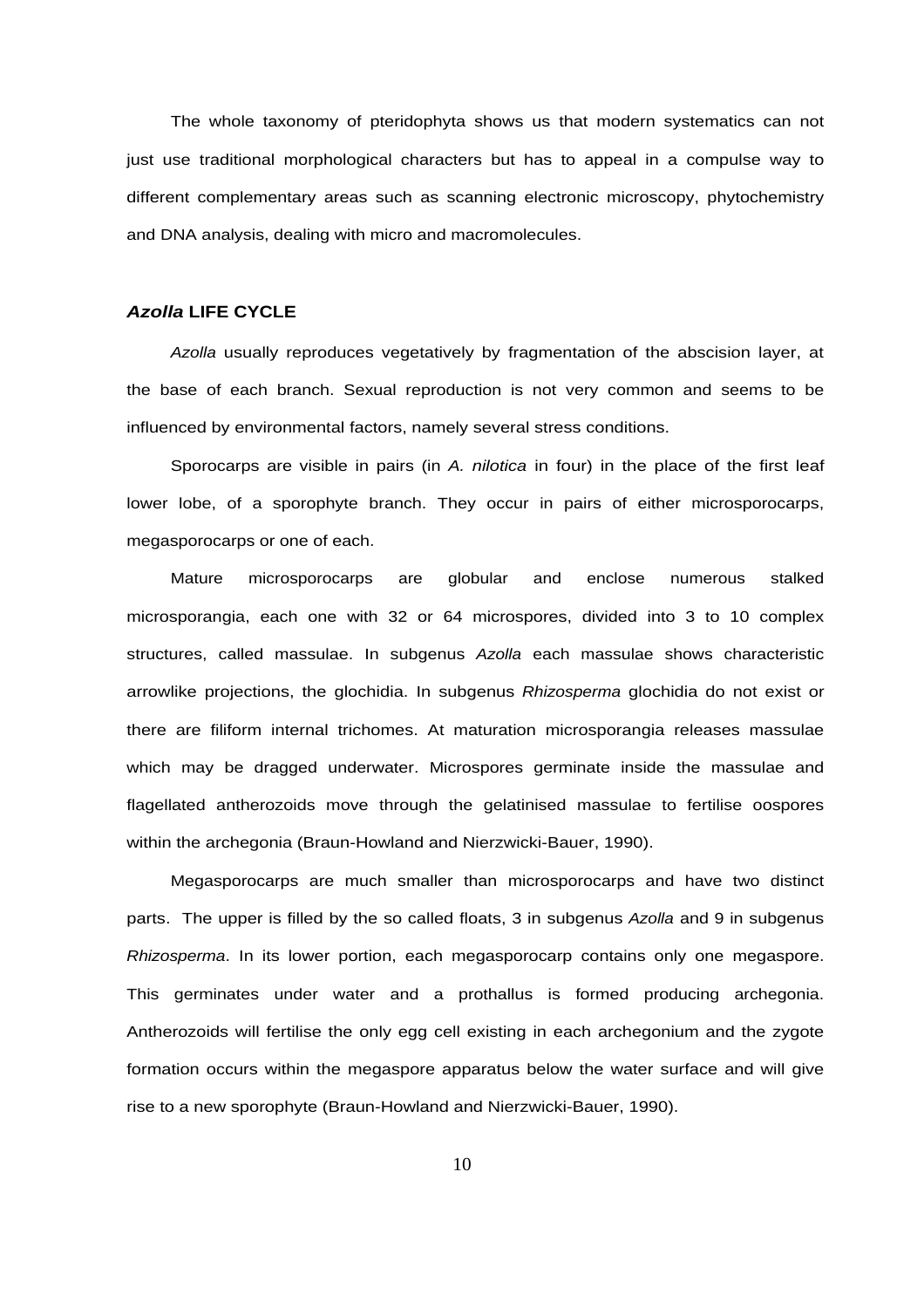#### **Azolla DISTRIBUTION**

Azolla is worldwide distributed and man influence is the main responsible for the dispersion of these plants through the globe. During the last two decades, the use of Azolla in rice cultivation has resulted in the introduction of new species to areas where they are not indigenous. New World species are now widespread in Asia and Africa, and often they had eliminated the natural populations of Azolla pinnata (Watanabe and Van Hove, 1996). Azolla filiculoides was introduced in the late 1970s into northern China where it is now a well adapted species (Watanabe and Van Hove, 1996). Before that action some species were endemic in the following areas: A. caroliniana, in eastern United States (Svenson, 1944); A. filiculoides, from Alaska to the southern South America (Svenson, 1944); A. mexicana, from west coast of the United States, into Mexico and Central America; A. microphylla, from tropical and sub-tropical zones of the American continent (Moore, 1969); A. nilotica, in Nile basin (Moore, 1969); A. pinnata, in tropical Africa, southern Africa and Madagascar (Moore, 1969).

A new revision of Azolla world distribution, as previously reported by Moore (1969) and Lumpkin and Plucknett (1980), now needs a global revision (Watanabe and Van Hove, 1996).

At the present state of our knowledge, A. caroliniana has been observed in Central and South America, in the east of the Andes and reached western Europe (Lumpkin, 1987) and has also been recently introduced in Egypt in the Nile Delta (Yanni et al., 1994). A. filiculoides is still in western America and it has been introduced in South Africa as well as in western Europe, China, Japan and southern Australia and New Zealand (Lumpkin and Plucknett, 1980; Lumpkin, 1987). A. mexicana has tolerated little expansion from his indigenous area and A. microphylla has been confined to the Galapos Islands (Lumpkin, 1987). A. nilotica is still an African species and can be found in eastern Africa, from Egypt to South Africa. A. pinnata, besides tropical Africa, is also distributed in Australasia and Southeast Asia. According to Saunders and Fowler (1992),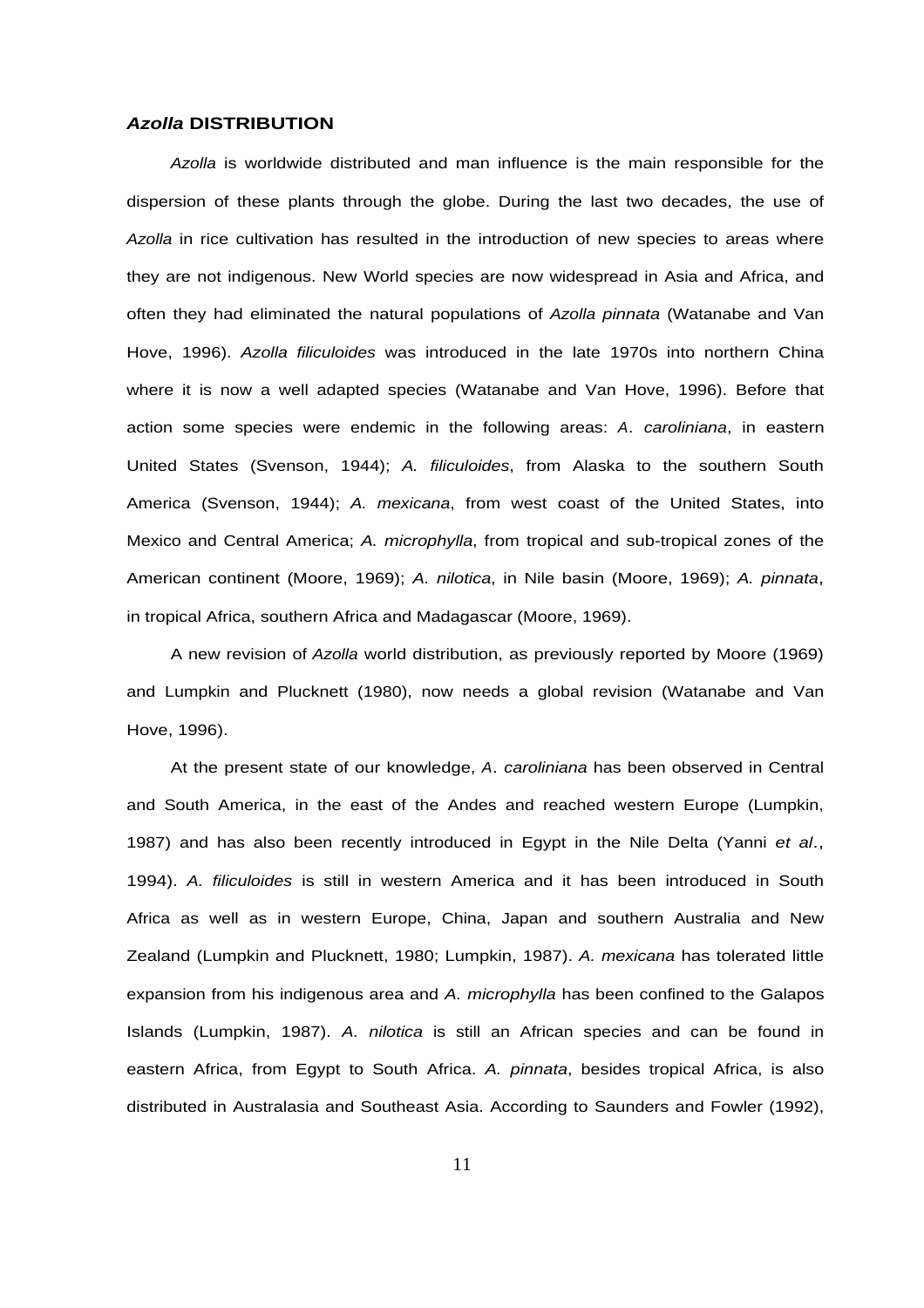there are three subspecies of A. pinnata corresponding to the just mentioned geographical zones: A. pinnata subsp. africana, A. pinnata subsp. pinnata and A. pinnata subsp. asiatica.

In an Africa map (Figure 2) we present, in a more detailed way, the distribution of the Azolla species in that continent, including the results of some Portuguese prospecting expeditions, as well as some herbarium material kept in Centro de Botânica, Lisbon (LISC) and from references mentioned bellow.



**Figure 2** – Distribution of the Azolla species in Africa.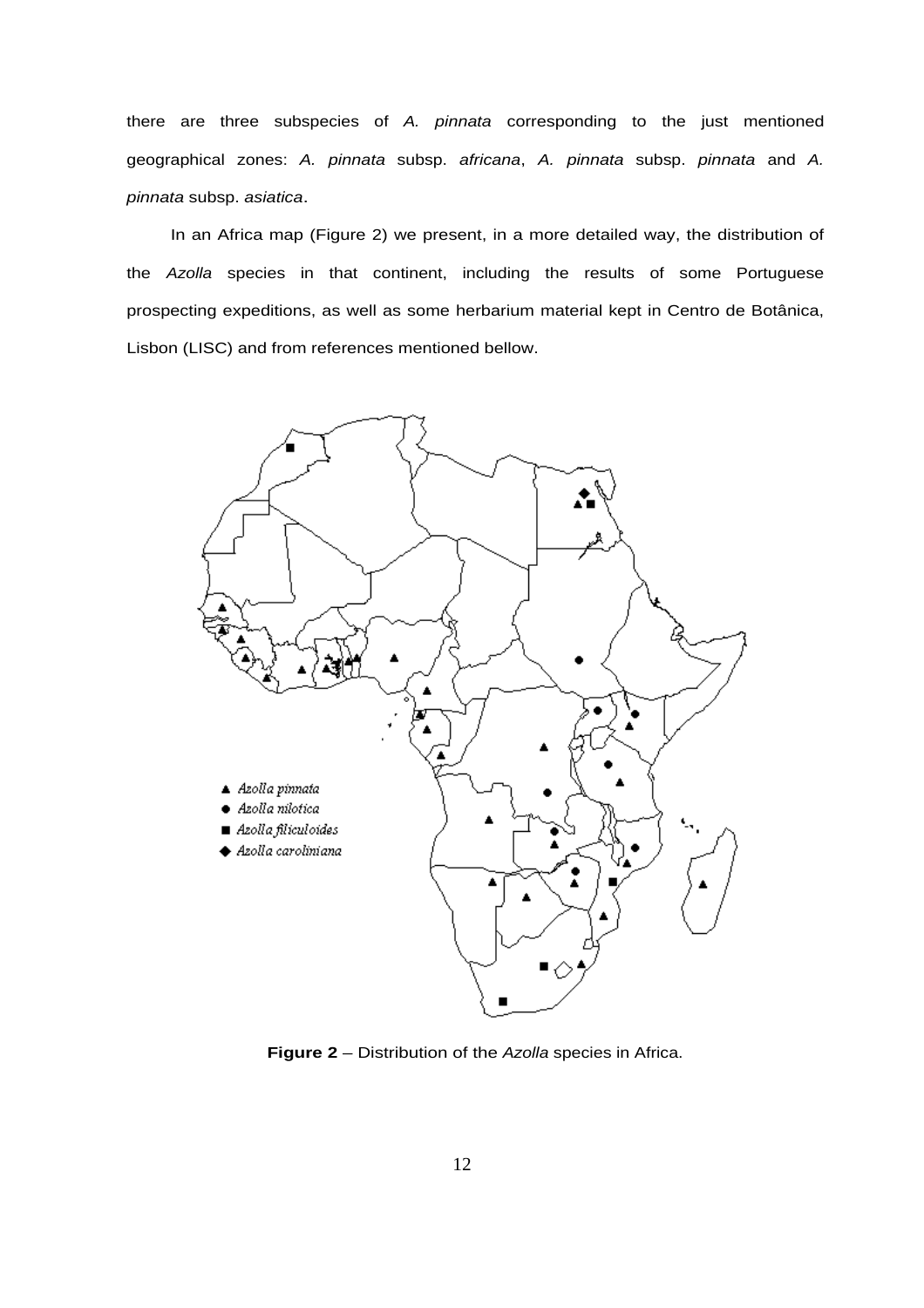#### **Azolla IDENTIFICATION**

To achieve botanical descriptions of Azolla African species we consulted the following works: Schelpe (1970); Schelpe and Diniz (1979); Schelpe and Nicola (1986); Tardieu-Blot (1964 a, b); Franco (1971); Almeida (1986); Yanni et al. (1994). Some new data are also introduced from our own research.

## AZOLLACEAE

Free-floating aquatic plants with pinnate branched rhizomes and single or fasciculate roots, node inserted. Alternately imbricate 2-lobed leaves, with an aerial chlorophylous upper lobe and a no chlorophylous submerged lower lobe. Sporocarps with thin walls, developed at the branch first leaf; microsporocarp with numerous microsporangia each one with its own pseudo-cellular structure, called massulae, where microspores germinate; megasporocarp with a single megasporangium involving a single megaspore with 3 or 9 floats in distal apex, similar to massulae. Female gametophyte submerged. It is a single-genus family.

AZOLLA Lam.

**Azolla** Lam., Encycl. Méth., Bot. **1**: 343 (1783).

Genus description as for the family.

According to species distribution, the true African Azolla taxa are A. nilotica and A. pinnata subsp. africana. As mentioned before, A. filiculoides and A. caroliana has been introduced into this continent.

Key to the African species:

1 - Elongate plants up to 5 cm long; megasporangia with 3 floats; massulae with external arrowlike glochidia at the apex --------------------------------------------------- 3

 - Deltoid plants or, if elongate, with more than 6 cm long; megasporangia with 9 floats; massulae with internal filiform trichomes and absent glochidia --------------------2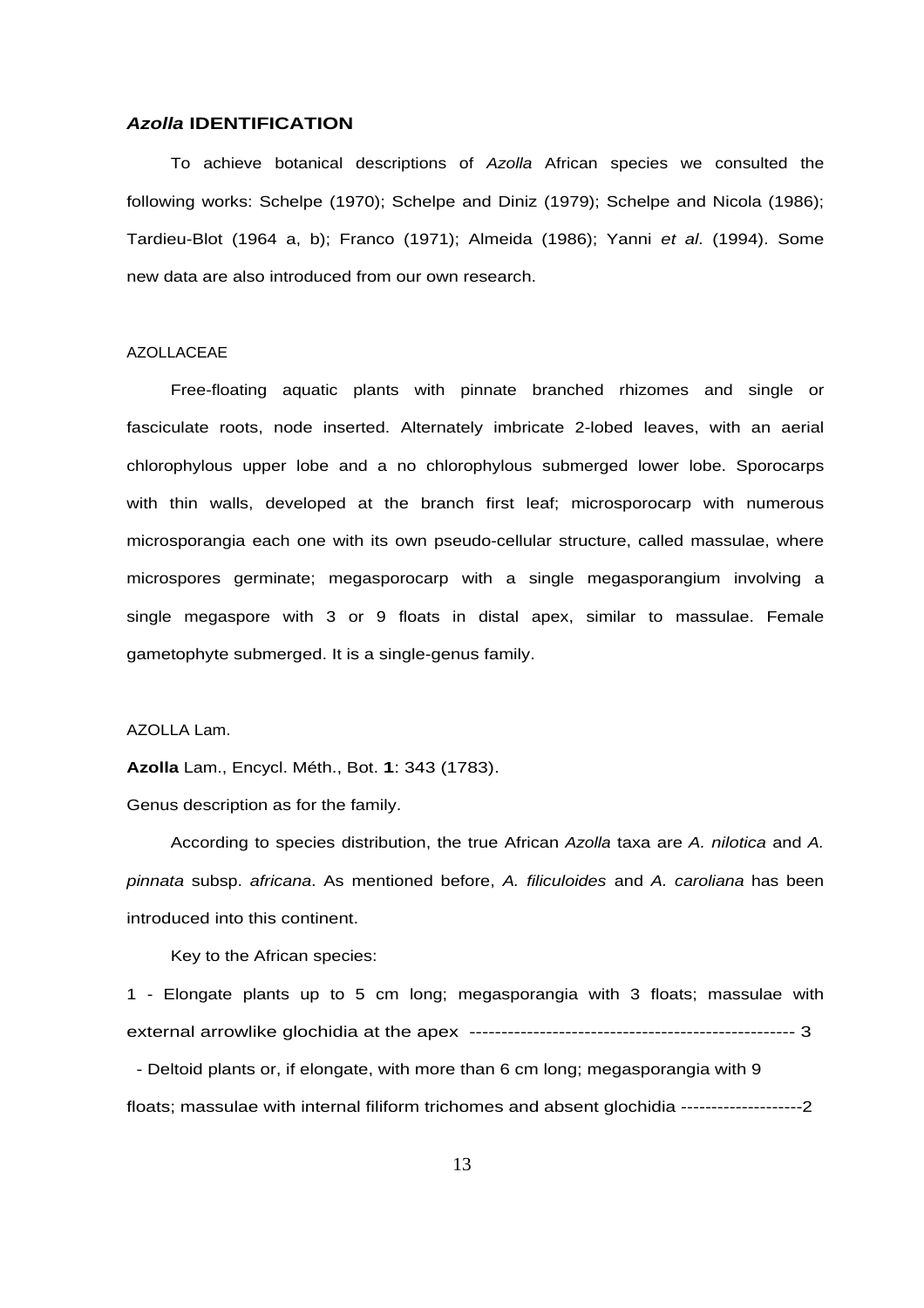2 - Deltoid plants up to 2 cm long; single roots or up to 3 roots per node; sporocarps in 2; internal filiform trichomes --------------------------------------------------- 1. A. pinnata - Elongate plants with more than 6 cm; fasciculate roots; sporocarps in 4; internal

filiform trichomes and absent glochidia -----------------------------------------2. A. nilotica

3- Massulae with external arrowlike glochidia at the apex, rarely septate ----------------- ---------------------------------------------------------------------------------3. A. filiculoides - Massulae with external arrowlike glochidia at the apex, often septate ------------------------------------------------------------------------------------------------- 4. A. caroliniana

1. **Azolla pinnata** R. Br. Prodr. Pl. Nov. Holl.: 167 (1810). Type from Australia.

Subsp. **africana** (Desv.) R. M. K. Saunders and K. Fowler in Bot. J. Linn. Soc. **109**: 351 (1992). Type from West Africa. (Figures 3 and 4).

Azolla africana Desv. in Mém. Soc. Linn. Paris **6**, 2: 178 (1827). Type from West Africa.

Azolla guineensis Schumach. in Kongel. Dansk. Vid. Selsk. **4**: 236 (1829). Type from West Africa.

Azolla pinnata var. japonica (Franch and Sav.) French and Sav. in Enum. Pl. Jap. **2**, 2: 612 (1878) pro parte. Type from Japan.

Azolla pinnata var. africana (Desv.) Baker in J. Bot. **25**: 101 (1886). Type from West Africa.

Azolla japonica sensu Nak. in Bot. Mag. (Tokyo) **39**: 184 (1925) non Franch. and Sav. pro parte.

Deltoid plants with horizontal rhizome, minutely papillate, up to 2 cm long and 0.2 mm in diameter; single roots or up to 3, hairy, up to 3.5 cm long. Leaves 2-lobed with the upper lobe imbricate, up to 1.1 mm long, papillate, with a chlorophylous central portion, hyaline border with 3-4 cells layers, with acute apex; lower lobe similar in size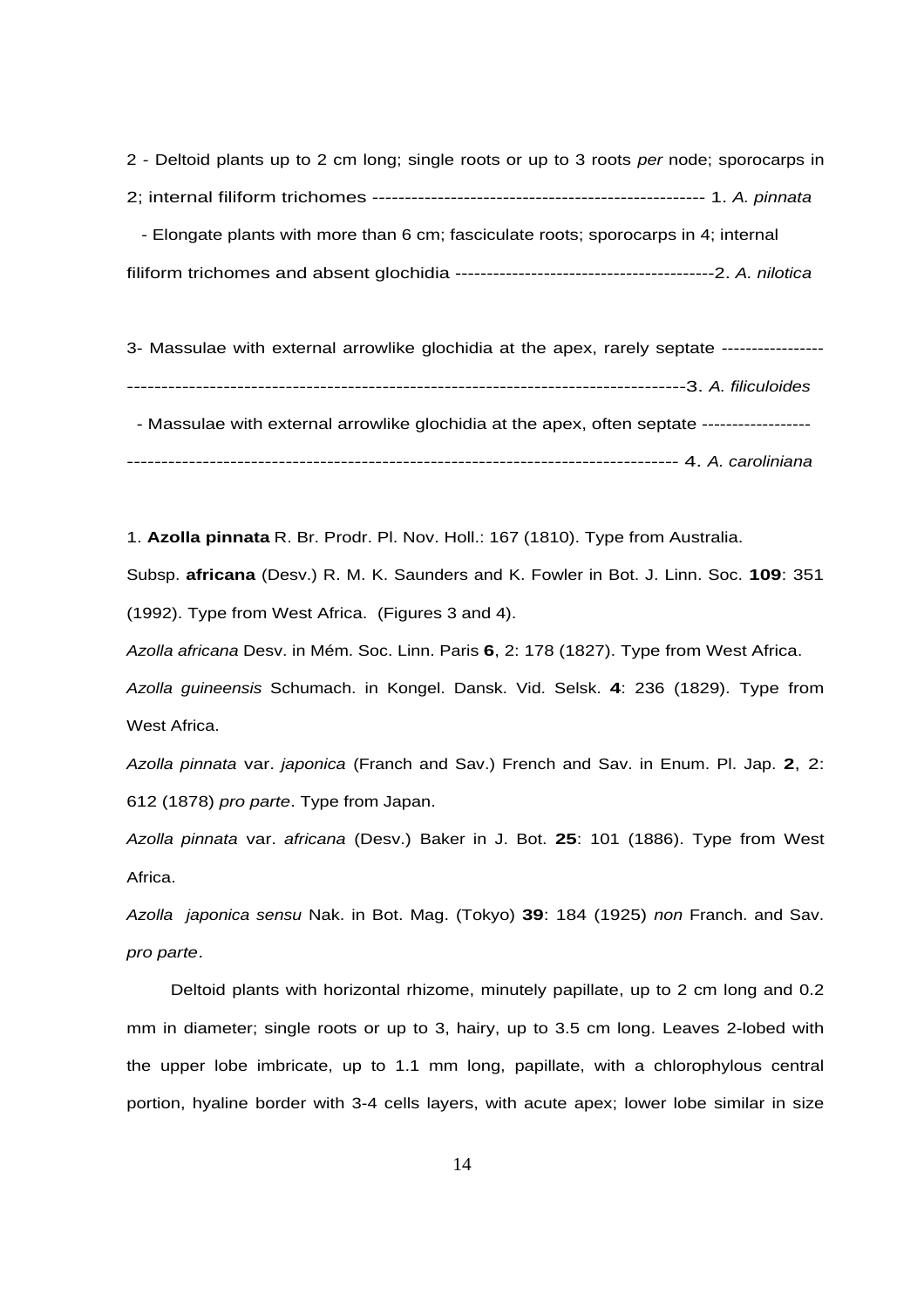to the upper lobe, but hyaline. Microsporocarp subtended by a megasporocarp inserted in the stem ventral face in the place of the lower lobe of the first leave, covered by the upper lobe, spherical, about 1.7 mm in diameter, with numerous stalked microsporangia; microspores massulae with internal filiform trichomes; ovoid megasporocarp up to 0.8 mm long with a prominent dark brown apex with a single granular megaspore surmounted by 9 floats; granular perine surface; tuberculate excrescences.

Distribution: Occurs in tropical Africa, from Gambia to Senegal, to east up to Kenya and Tanzania and southwards up to Natal, Transvaal and Botswana. Also in Madagascar. In ponds and quiet rivers. It has been introduced in Egypt (drainage canals of the Nile Delta) between 1977-80 for agricultural purposes.



**Figure 3** – Azolla pinnata subsp. africana (Desv.) R. M. K. Saunders and K. Fowler.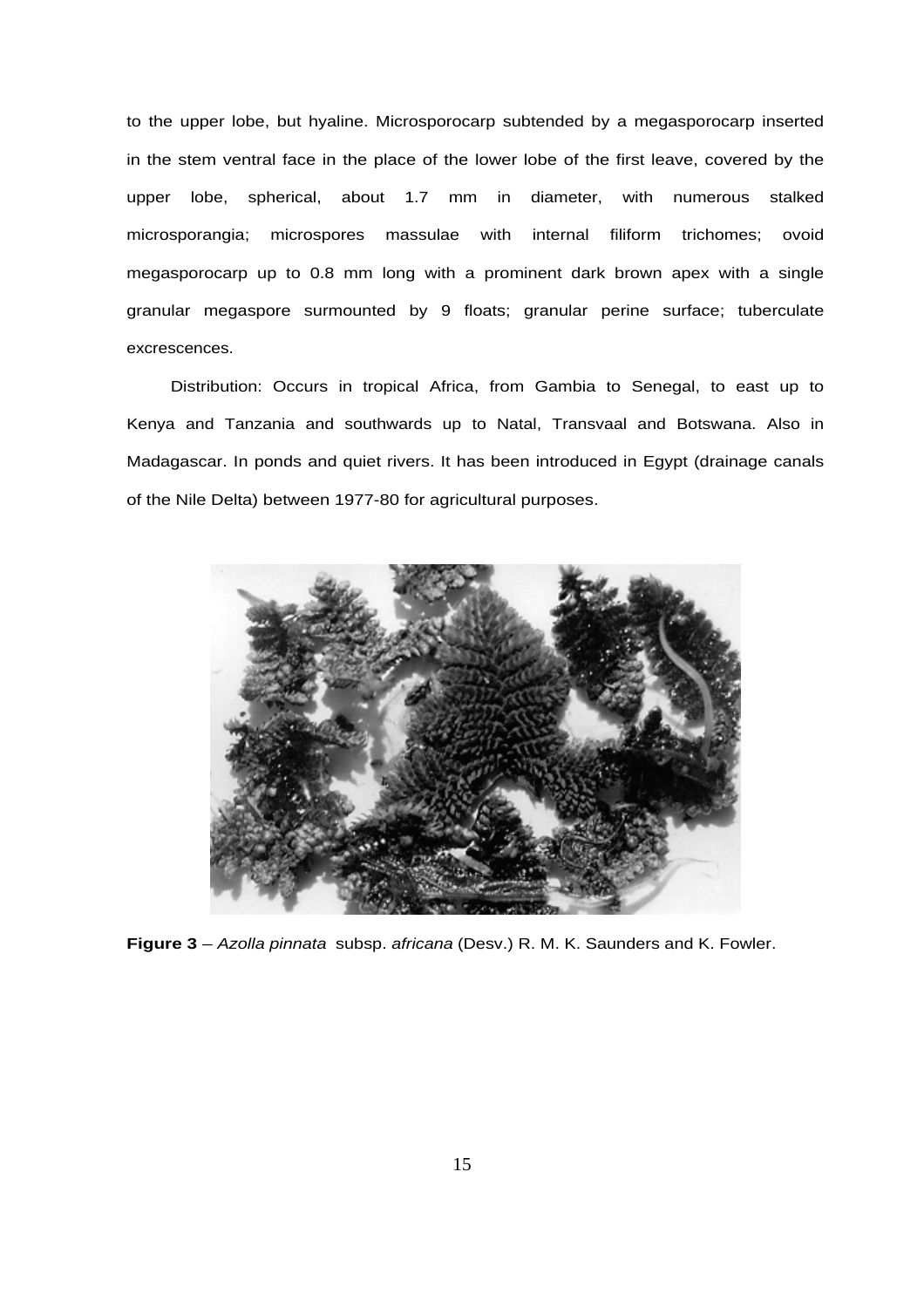

**Figure 4** – Scanning electron micrograph of a megasporocarp of Azolla pinnata subsp. africana, with prominent apex and a granular megaspore perine surmounted by the floats (c-cap; f- float; p- perine).

2. **A. nilotica** Decne. ex Mett. in Kotschy and Peyr., Pl. Tinn.: **54**, t. 25 (1867). Type from Central Africa.

Elongate plants with horizontal rhizome or slightly ascending, pubescent, up to 35 cm long and 2 mm in diameter; numerous roots in 5 or more fascicles, hairy, up to 15 cm long. Leaves 2-lobed, usually with plane upper lobes and not imbricate, up to 2 mm long, broadly elliptic with a papillate chlorophylous central portion surrounded by broad hyaline margins, with acute or seldom obtuse apex; the lower lobe similar but smaller than the upper lobe. Microsporocarps and megasporocarps grouped in 4, either all megasporocarps, either all microsporocarps or mixed together, being initially enveloped by an hyaline ovoid membrane; microsporocarp up to 1 mm in diameter, spherical, with numerous stalked microsporangia; microspores massulae with internal filiform trichomes and eventually absent glochidia; megasporocarps up to 0.3 mm long, with a dark apex, with a single megaspore surmounted by 9 floats; slightly granular perine surface; sparse and small spiniform excrescences, specially near the distal pole.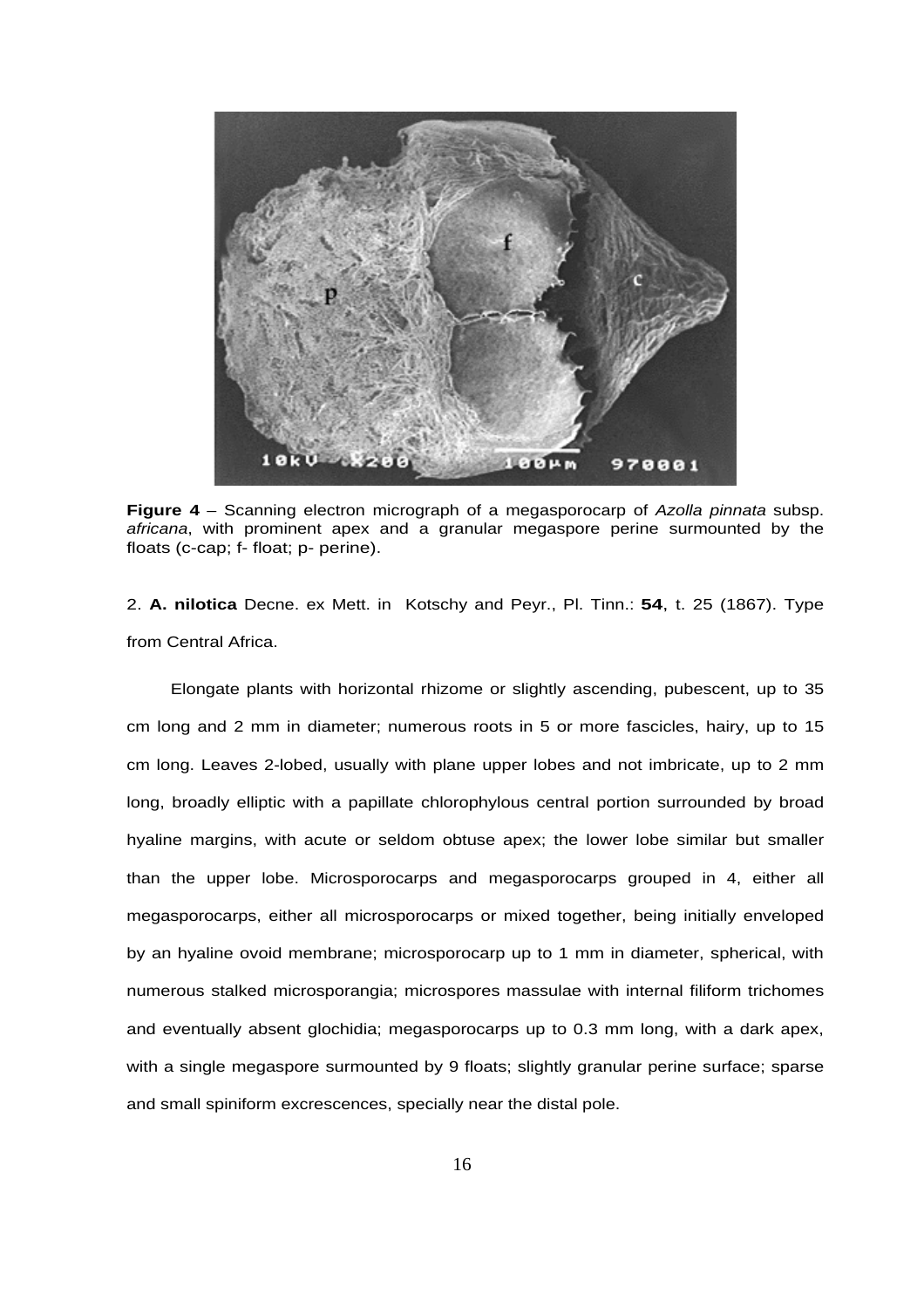Distribution: it occurs in eastern tropical Africa, in the Great Rift Valley, from Sudan to Zimbabwe and Mozambique, up to the Zaire basin. In quiet waters and in lazy rivers.

3. **Azolla filiculoides** Lam., Encycl. Méth., Bot. **1**: 343 (1783). Type from South America.

This species differs from A. pinnata by presenting elongate plants, single node roots, leaf lobes with obtuse apex, unicellular papillae, more than two hyaline border cells, the glochidia have 0, 1 or 2 septa and the megaspore surmounted by 3 floats. The perine surface has raised hexagonal markings tied by the ends and microspore massulae with external arrowlike glochidia.

Distribution: it occurs in western North, Central and South America. It has been introduced in South Africa (Free State and Cape Province) as well as in temperate western Europe and tropical and temperate China, Japan, Australia and New Zealand. In quiet waters, ponds and paddy fields. It has been introduced in Egypt (drainage canals of the Nile Delta) between 1977-80 for agricultural purposes. In South Africa, the uncontrolled growth of this fern is now a serious problem that in numerous water bodies, especially in the Free State, form a thick mat that put in risk the life in those ecosystems.

4. **Azolla caroliniana** Willd., Sp. Pl. **5** (1): 541 (1810). Type from North America.

This species is similar to Azolla filiculoides from which it differs by presenting leaf lobes with acute apex, bicellular papillae, microspore massulae with external arrowlike usually septate glochidia, collar and megaspore perine surface densely covered with filosum.

Distribution: it occurs in eastern North, Central and South America. It has been introduced in temperate western Europe and in Egypt (drainage canals of the Nile Delta)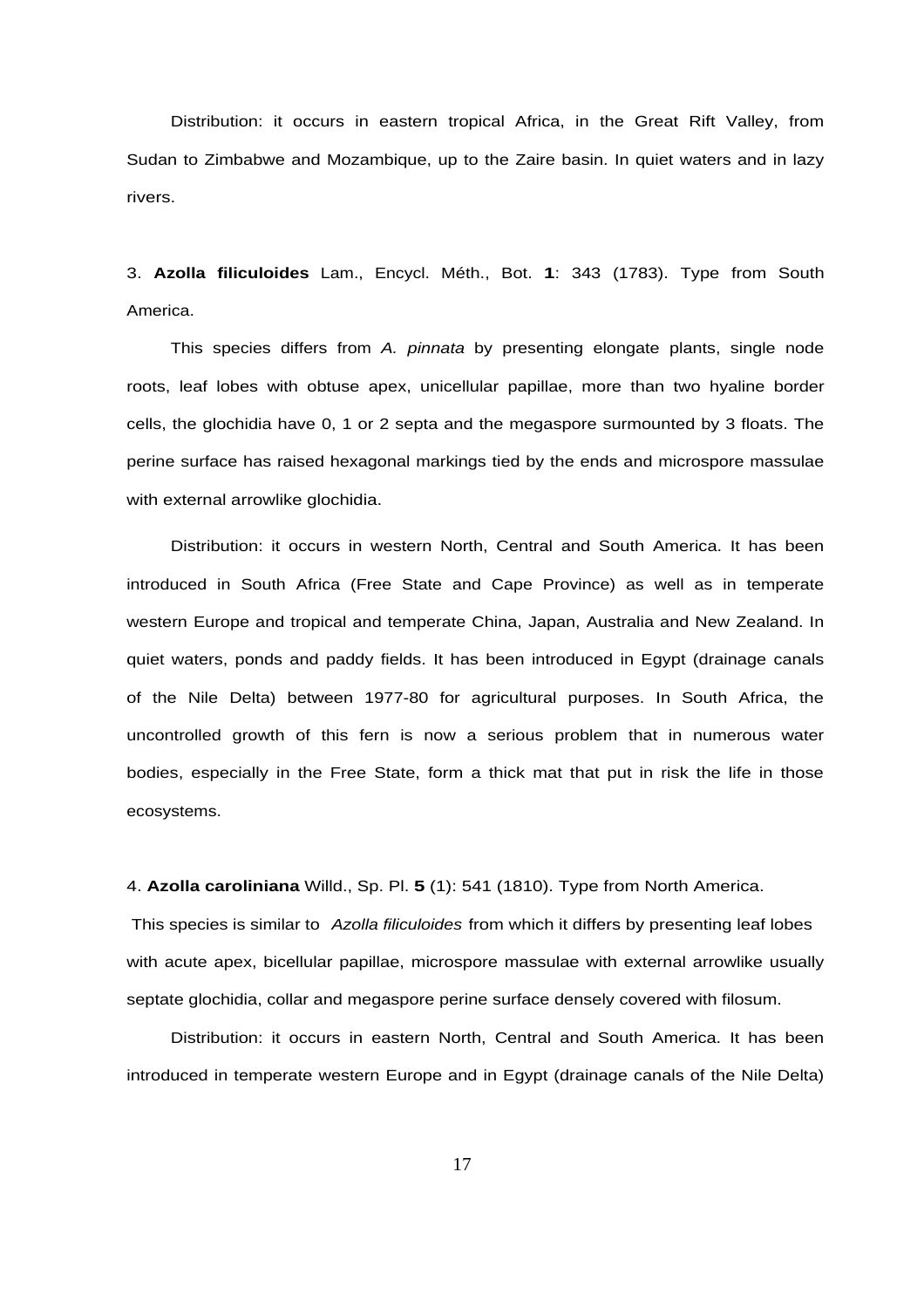between 1977-80 for agricultural purposes. It also exists in quiet waters, ponds and paddy fields.

#### **Azolla AS GREEN MANURE**

The use of this fern as biofertiliser in Africa has been mainly implemented by ADRAO (Association pour le Développement de la Riziculture en Afrique de l'Ouest) and FAO (Food and Agriculture Organisation) in several Western African countries during the 1980s by a project co-ordinated by the Catholic University of Louvain, Belgium, with the support of the ADRAO field station located in St. Louis, Senegal (Diara et al., 1987; Van Hove and Diara, 1987; Van Hove, 1989). The goal of this project was to use the potential of Azolla as symbiotic nitrogen-fixing system for rice cultivation and to develop new agricultural techniques as well as testing several Azolla strains more adapted to local conditions. Despite some constraints, the results of this project were positive, not only for using Azolla as green manure, but also as feed for animals and namely through the development of an integrate use of Azolla with rice and animals farming, like fishes, pigs and ducks (Van Hove, 1989; Lejeune et al., 1999).

Another region where Azolla was used is Egypt. From 1977 to 1980, soil microbiologists of the Agriculture Research Center, introduced three Azolla species: A. pinnata, A. caroliniana and A. filiculoides for green manuring of rice (Yanni et al., 1994). Two main procedures for Azolla application were used. Either the fern was grown on flooded field for 2-3 weeks and incorporated in the soil by ploughing often two weeks before rice plantation, or a dual culture method was used in which Azolla was added during the week after rice transplanting and the propagated Azolla incorporate in the soil after a temporary water drainage. The environmental and climatic conditions in Egypt indicates that the second method was the more adequate (Yanni et al., 1994). The results were better when Azolla was incorporated in soil rather when left floating during the all the rice growth season. With this technique the researchers could save half of the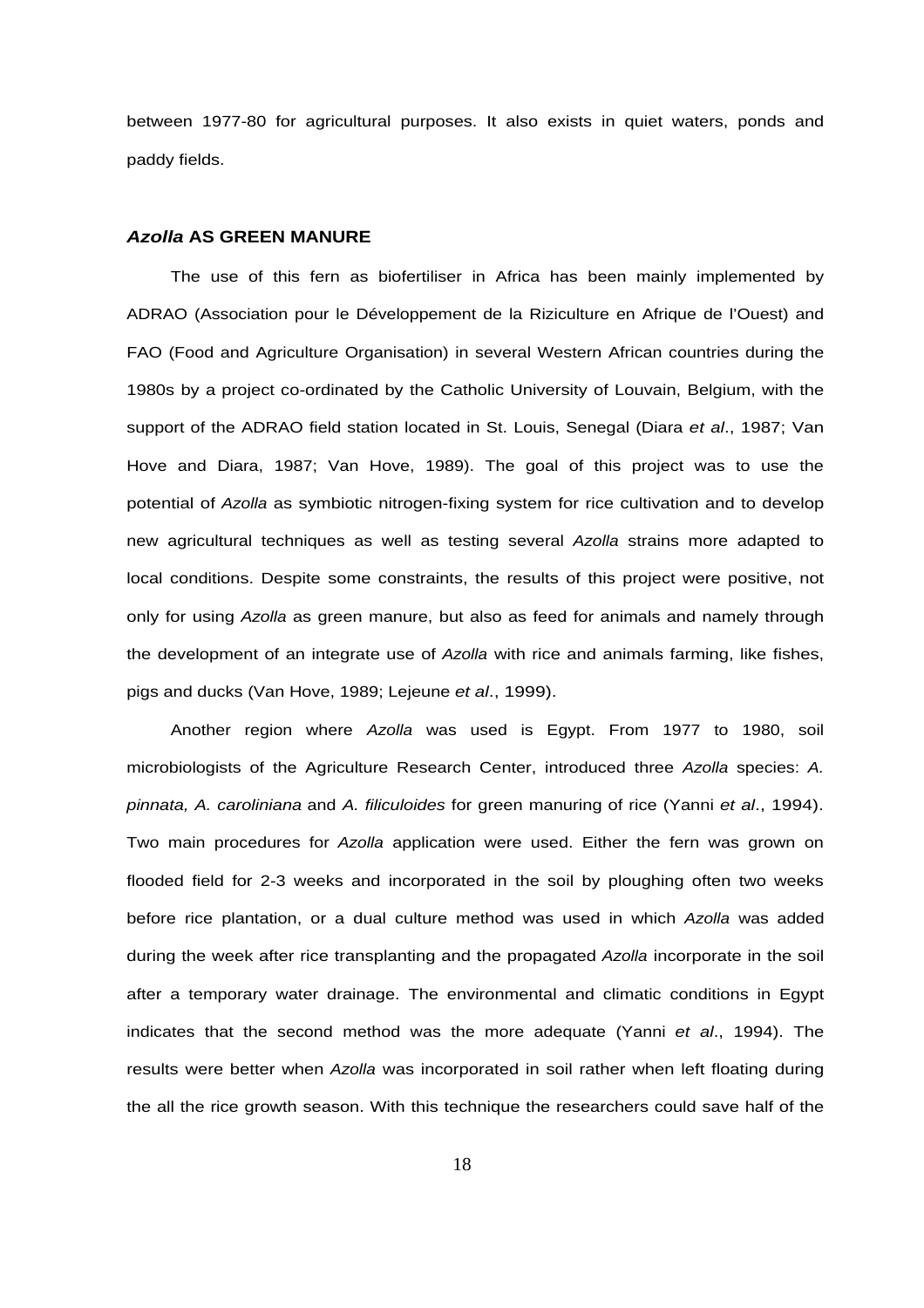recommended amounts of chemical nitrogen fertiliser (urea) and minimise the hazard effects of nitrate and nitrite ions in water resources (Yanni et al., 1994). The use of molybdate to the inoculated rice field can enhance contribution of Azolla to rice performance. The Azolla species used in these field assays was A. caroliniana collected from water drainage canals.

Two main problems appear to exist in the Azolla Egyptian project. The first one is the foregoing results indicating that the high labour cost needed for incorporation of Azolla is one of the most important constraints in all the project. The second one was and it is associated with the problem of Azolla escape during the field assays. This situation has occurred, namely during the field trials in season 1985, when Azolla escaped, undesignedly, to nearby drainage canals. Now, Azolla is present on most stagnant water of drainage canals in Nile Delta (Yanni et al., 1994). The uncontrolled growth of this fern is now a serious problem that in some places form a thick mat that put in risk the fish life present in those ecosystems and turn into a mechanical obstruction of irrigation and drainage of the canals.

### **Azolla IN GUINEA-BISSAU**

The Republic of Guinea-Bissau is a small West African country, located on the Atlantic coast between Senegal and Guinea (Figure 5), with an area of 36,125 Km<sup>2</sup> and a population of 1 million inhabitants, with 850,000 persons working on agriculture. Most of the country is located on the African mainland, but also includes numerous offshore islands, most of them part of the Bijagós archipelago. The country is relatively flat, with low-lying areas subject to flooding. It includes a coastal plain, a somewhat higher interior plateau centered on Bafatá and a higher plateau near the border with Guinea (Boé region), where the land rises to 244 m. The coastal plain is made up of marshes and swamps and rain forests. Vegetation in the interior of the country is composed by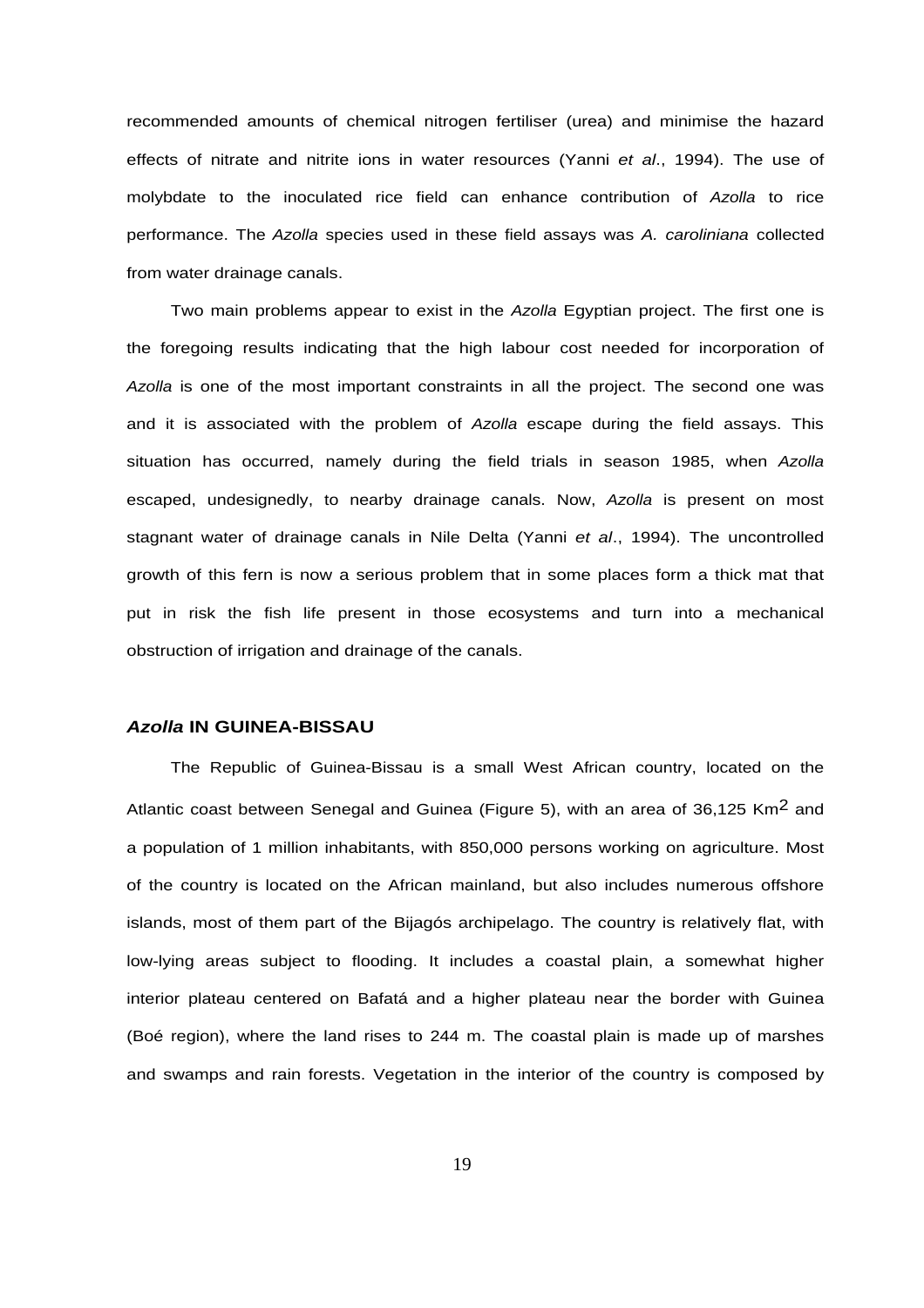savanna, savanna woodland and rain forest. The climate is tropical, hot and wet. Rainfall is normally heavy from May to October and the dry season extends from November to April (Diniz and Carrapiço, 1999).

The country's coast is heavily indented by river estuaries and inlets. One of the more important rivers is the Geba that crosses the country from Northeast to West. This river has its spring in Senegal and its mouth in the Guinea-Bissau, together with the Corubal River, forming the Bissau estuary. In the eastern regions of these rivers, namely in the Geba, develops the aquatic fern Azolla pinnata subsp. africana., that forms, in the dry season, wide dark red carpets covering the river's water (Diniz and Carrapiço, 1999) (Figure 6). This fern presents a vegetative cycle during several months of the year (August to March) and a sporulation period between November and March (Carrapiço (coord.) et al., 1996).



**Fig. 5** - Distribution of Azolla pinnata in the Republic of Guinea-Bissau.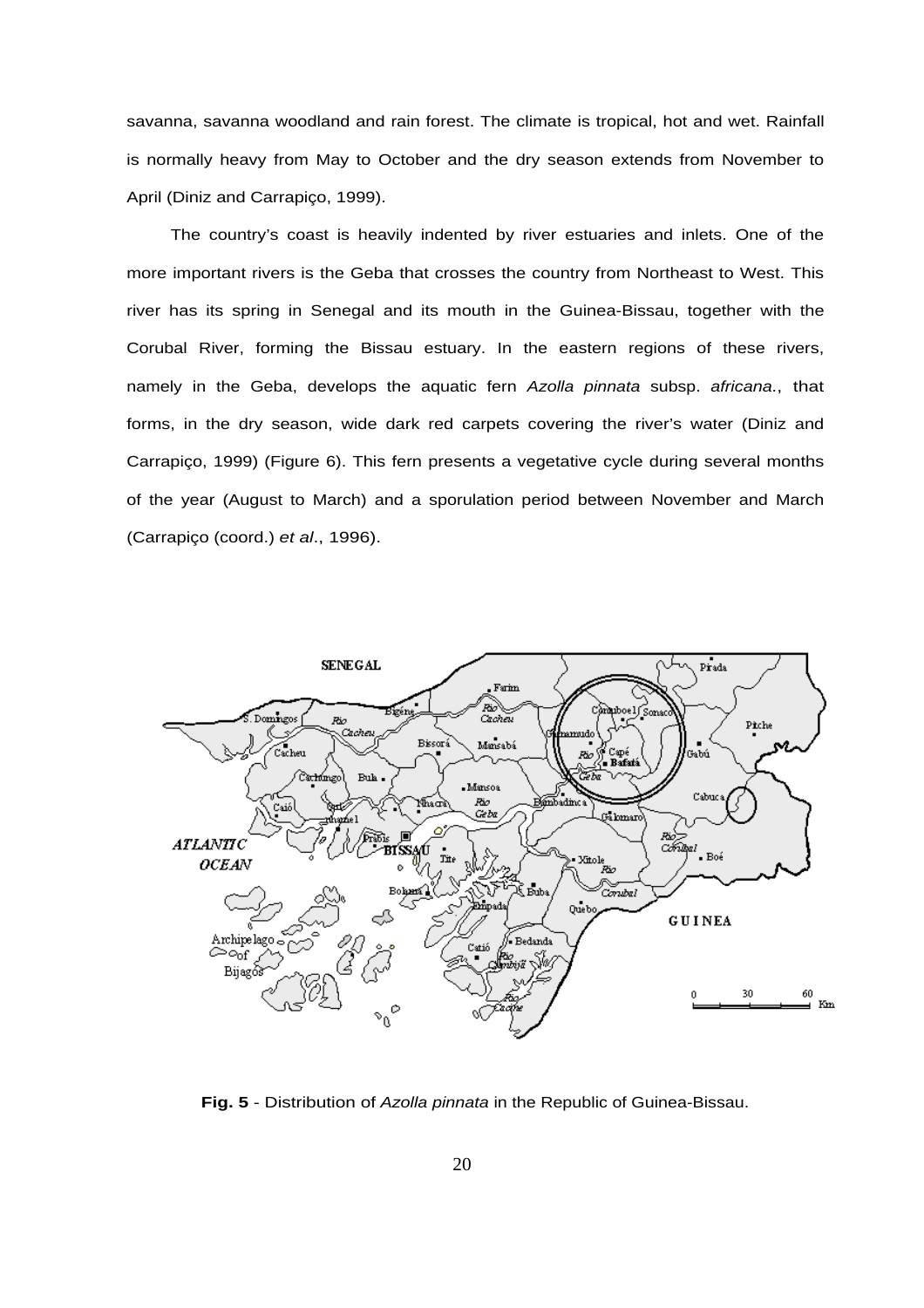

Fig. 6 – Geba river (Guinea-Bissau) almost covered by a thick mat of Azolla pinnata.

Guinea-Bissau is mainly an agrarian country and its economy is strongly influenced by the chemical fertilisers prices, which leads to a limitation of the farmer's buying power, since most of them practices a livelihood agriculture. Rice culture is an important agrarian activity in the country and rice is one of the main feeding sources of the population (Dias and Carrapiço, 1991). This crop represents 65% of the country's cereal production and their consumption per capita is estimated to be 167 kg/year. The difficulties they have to overcome to get these chemical fertilisers, that the country has to import from abroad, as well as the fragility of many of their soils, demands the study and the adoption of new solutions that, with the help of the local potentialities, would adapt to the crop's techniques practised by the guinean farmers and would enable to keep the necessary crop productivity (Carrapiço (coord.) et al., 1996).

During six years (1989-1995) a co-operation global project for the use of this aquatic fern as green manure on rice yield and improve the use of this biological system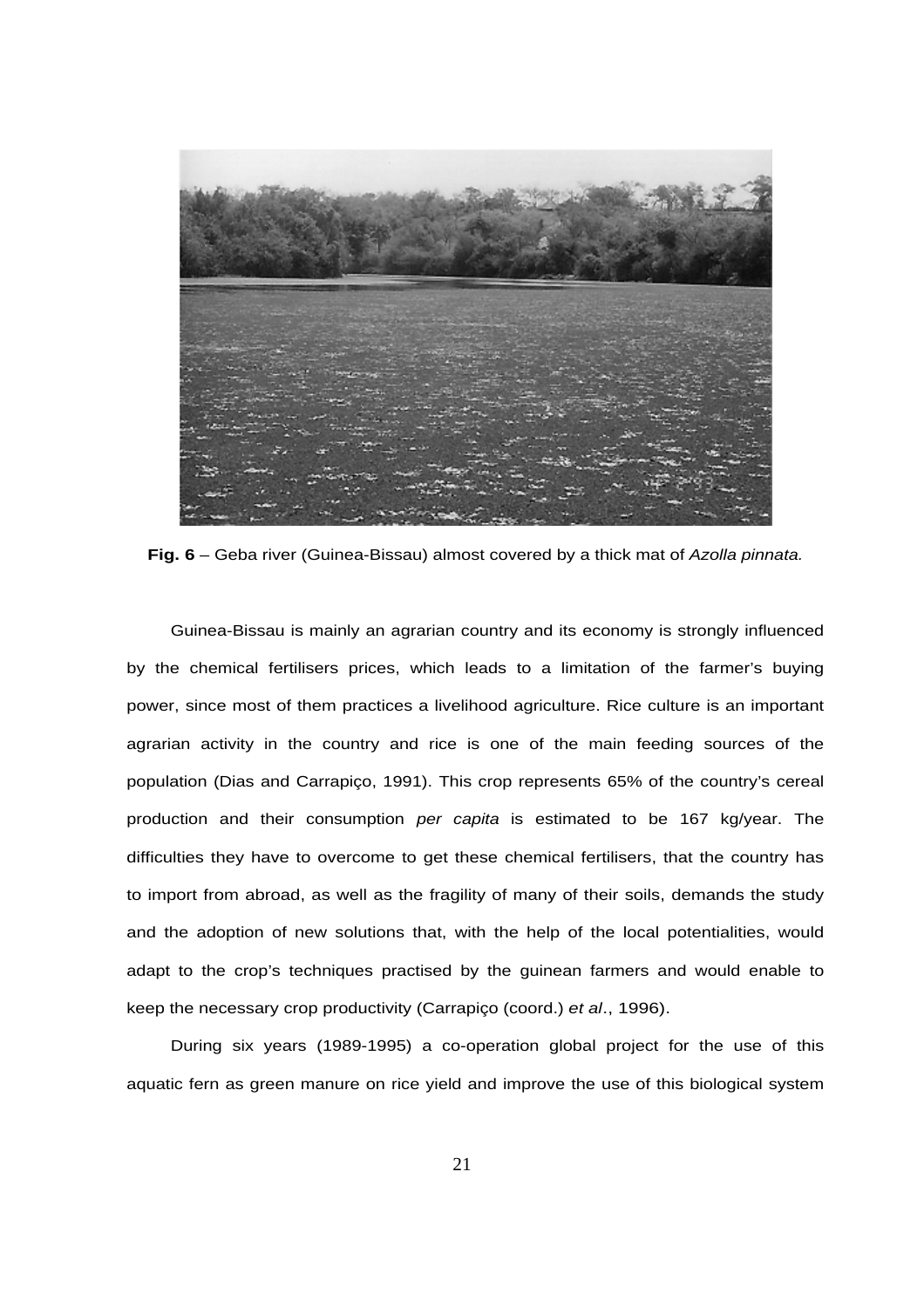by local farmers was implemented by Portuguese and Guinea-Bissau researchers (Carrapiço (coord) et. al., 1996).

The Azolla and rice experiments were developed in Contuboel (25 km from Bafatá) where the agronomic field station from National Institute for Agrarian Research (INPA) is located. Azolla pinnata was collected in the Geba river and maintained in the field station in small basins using superphosphate and furadan granules. The preparation of the field and the Azolla compost was done by the method suggested by Kannaiyan (1986) and also developed by ADRAO. The rice variety used during the years 1989, 1990, 1991 and 1995 was the BG 90-2 and the assays were done during the wet season (Figure 7). Different amounts of Azolla compost (7000 Kg/ha or 14000 Kg/ha), used 1 week before rice transplanting, were compared with urea fertiliser (87 kg N/ha). Some other experiments were conducted using a mixture of Azolla compost and urea - Azolla 7000 Kg/ha + 43.5 kg N/ha (urea) and Azolla 14000 Kg/ha + 43.5 kg N/ha (urea). All assays were compared with a blank treatment (no chemical nitrogen and no Azolla inoculation). The use of Azolla as compost was an option to avoid the problems associated with the uncontrolled growth of this fern and it was also chosen for its easy way to be used by the farmers.

The experiences carried out on rice fertilisation (Figure 8) during those four years, show that the best results were obtained using only a chemical fertiliser, with an average production of 3158 Kg/ha of this crop. The second best production, 2946 Kg/ha, was obtained using a mixture of Azolla and urea, in the proportions of Azolla 14000/ha + 43.5 KgN/ha (urea) but a quite close result, 2835 Kg/ha was achieved using the mixture Azolla 7000 Kg/ha + 43.5 KgN/ha (urea). The production of the first mixture represents a yield of 180 % (expressed in function of the control assay), a value not far from the 193 % obtained with urea only. Considering the mixture Azolla 7000 Kg/ha + 43.5 KgN/ha (urea) the yield, 173% is quite similar to that mentioned above but represents a 50 % Azolla saving.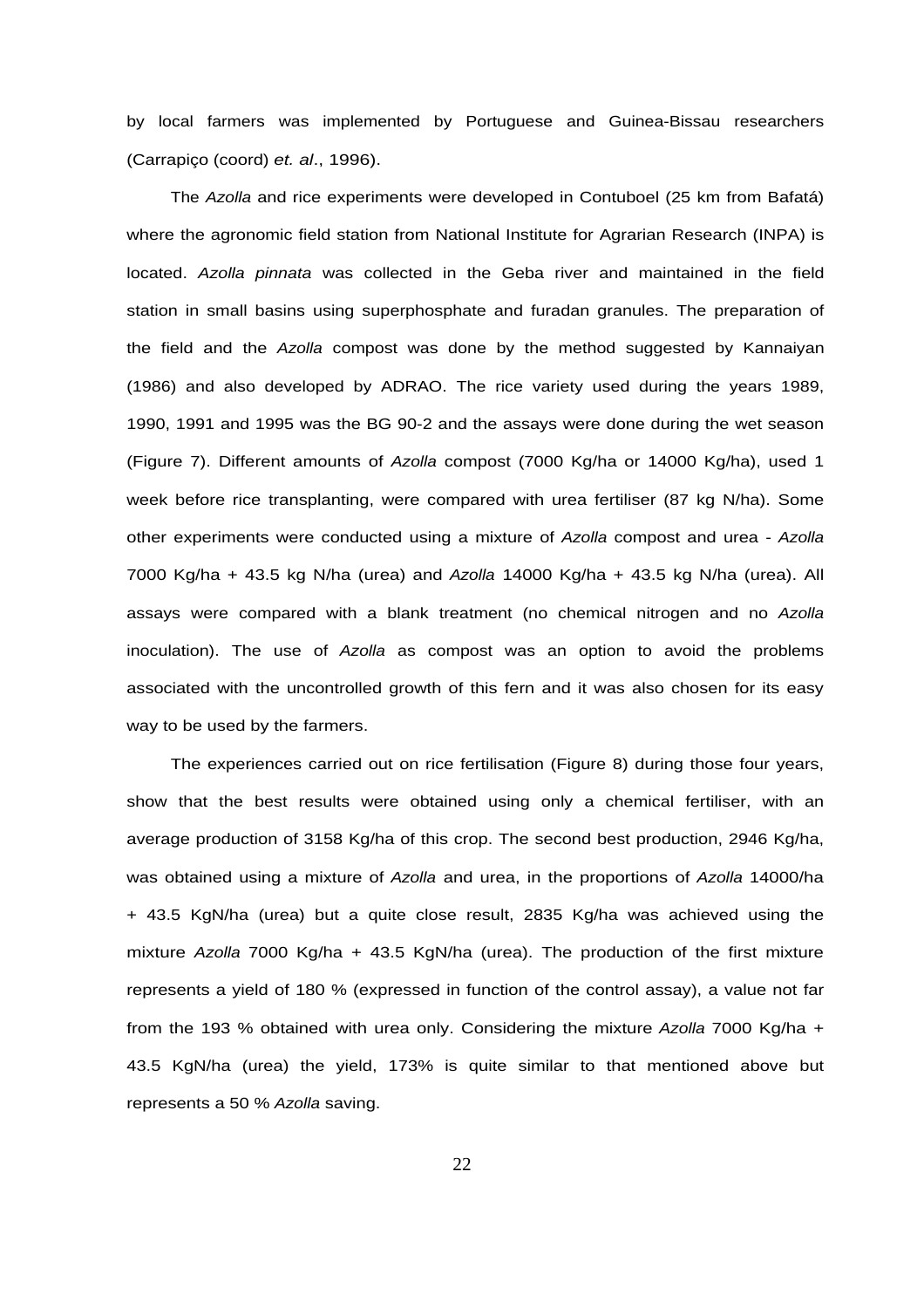

**Fig. 7** – A rice field assay at the Contuboel Center, during the year of 1995.

The global data was submitted to a one-way ANOVA analysis. It shows that the several fertilisers mixtures used were responsible for distinct rice yields ( $F= 6.09$ ; p= 0.001) and the obtained results were consistent all along the experimental years (data was not a significant parameter  $F= 1.28$ ;  $p= 0.176$ ).

In spite of the best results being obtained with urea, as it was expected, the prices of this chemical fertiliser and other productive factors strongly disagree with the exclusive use of it on rice fertilisation and suggest the use of Azolla compost combined with chemical fertiliser (Azolla 7000 Kg/ha + 43.5 kg N/ha) for increasing rice yield at low cost in this country. Considering the four years assays, we can say that the use of 7000Kg/ha Azolla compost has an effect equivalent to 43.5 Kg/ha of nitrogen, that is 94.5 Kg/ha of urea, with a production increase for the rice variety studied (BG-90-2) of 73 % compared with the control, in which the wet season is concerned. It means a 50% saving of the chemical fertiliser without significant loss on the rice yield production.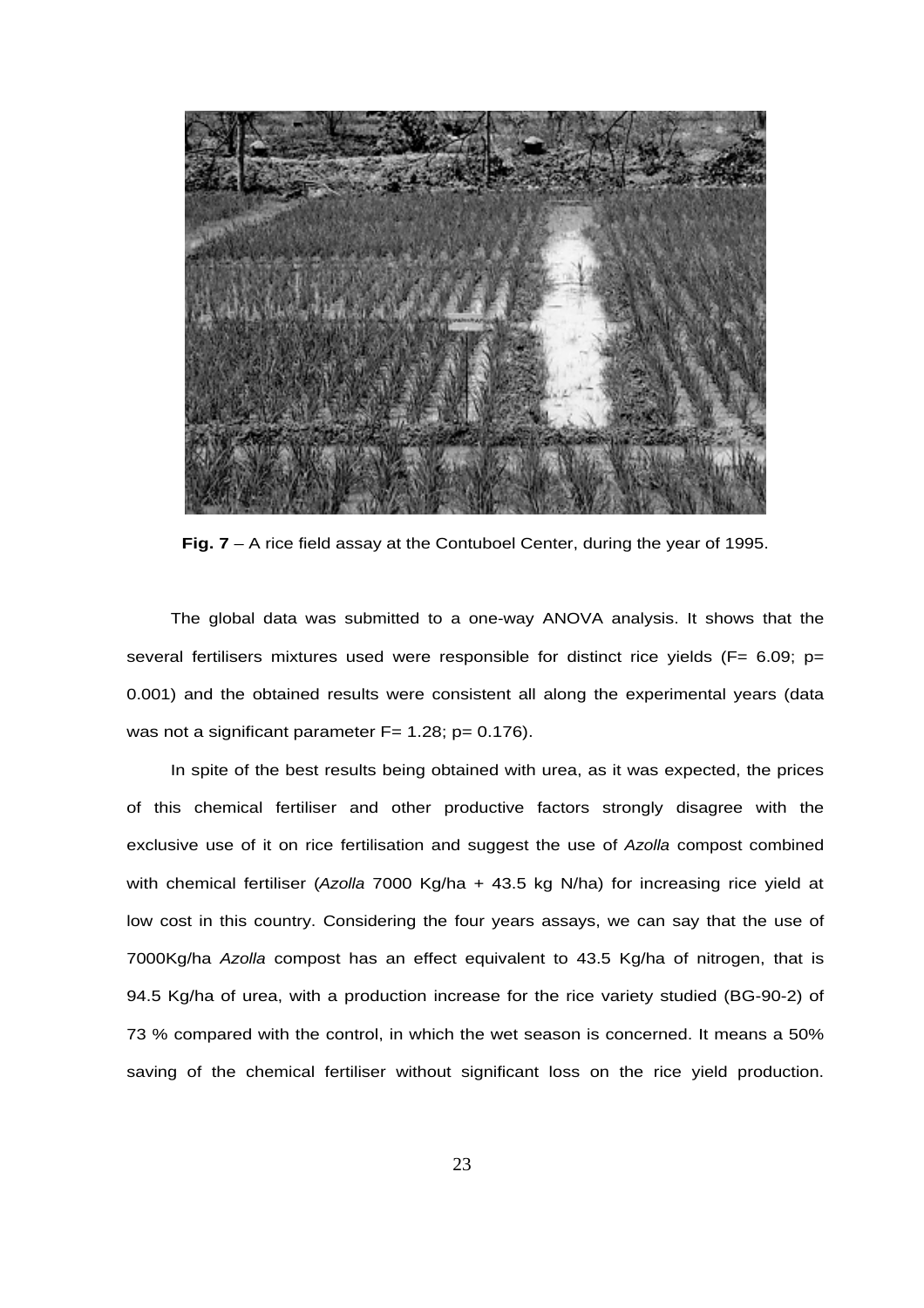These data agree with the conclusions of other authors working on Azolla as green manure (Watanabe, 1982; Kannayan, 1986: Van Hove, 1989; Yanni et al., 1994).



**Fig. 8** – Avarage production (kg/ha) and yield (compared to control assay) of BG 90-2 rice variety relative to different fertilizers mixtures. Experimental data from Guinea-Bissau's wet season during four years (1989, 1990, 1991 and 1995) was considered.

## **CONCLUSIONS**

Despite the positive results obtained in the last recent years by nitrogen-fixing organisms in the field crop productivity, namely with the Azolla-Anabaena symbiosis, the gradual introduction of a more aggressive market economy in many African countries, the breakdown of the traditional agriculture way of living in some of them, namely with the population migration to the cities, associated with the pressure of the international industry, could lead some governments to increase the use of chemical fertilisers as the only solution for the problems of crop production and food shortage. We believe that it is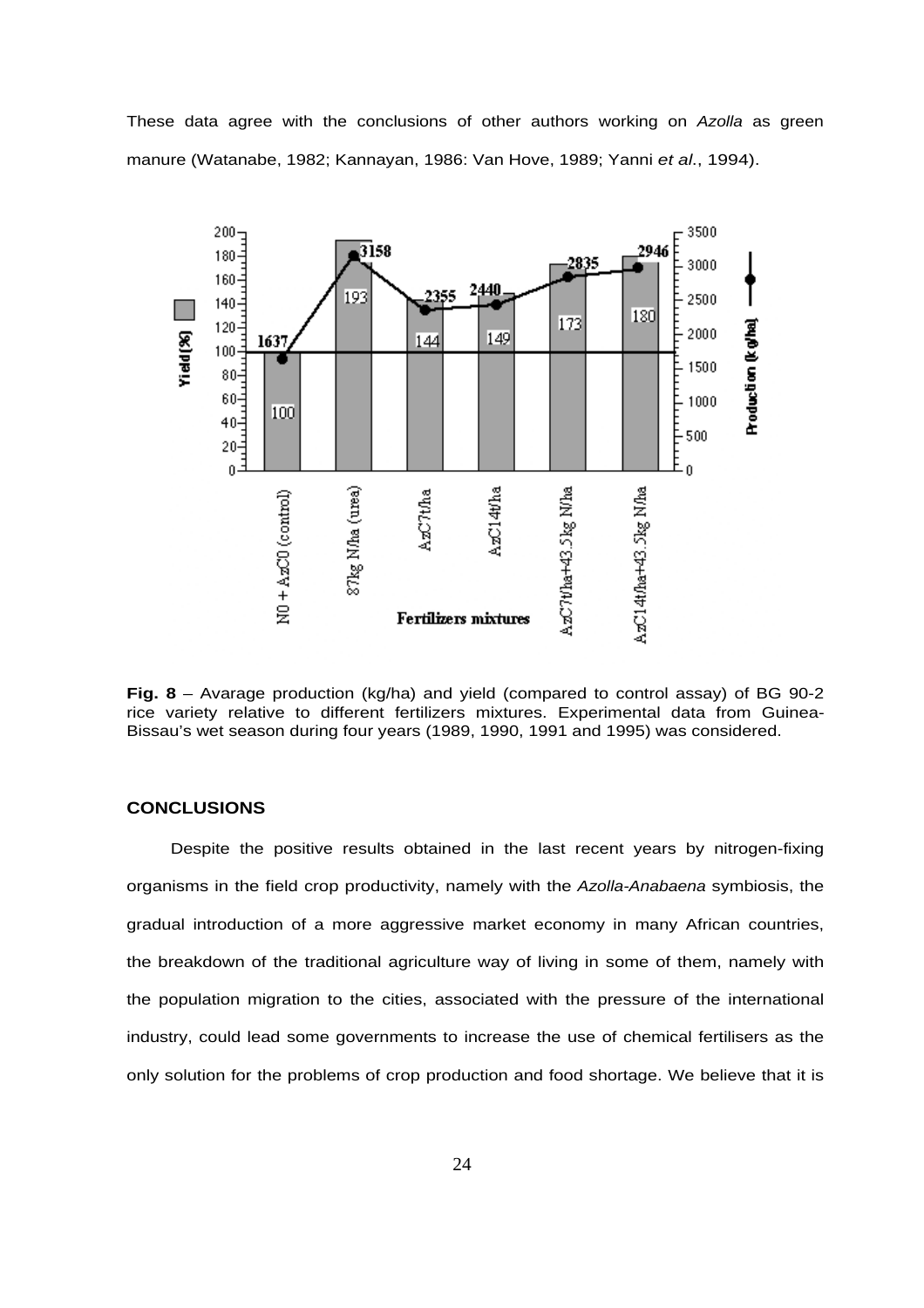not the best solution. The use of nitrogen-fixing organisms, like Azolla, could effectively help developing countries to improve a more sustainable agriculture, without the risk of problems associated with the adverse effects of chemical fertilisers on long term soil fertility, soil productivity and environmental issues. This strategy, including the creation of an Azolla research and development centre based in Africa suggested by Lejeune et al., (1999) can also help to fix the population and integrate it in new developing regional programmes that not only increase the crop productivity, but can also improve new applications of this fern in others economical sectors of activity.

#### **ACKNOWLEDGEMENTS**

The authors are grateful to the Calouste Gulbenkian Foundation (FCG) and the National Board for Scientific and Technical Research (JNICT/FCT/MCT), Portugal, for its financial support in the Azolla Project with Guinea-Bissau and also to the President and the Azolla team of Guinea-Bissau's National Institute for Agrarian Research (INPA).

#### **REFERENCES**

- ALMEIDA, M. T. (1986). Azolla Lam. In Flora Iberica. Real Jardín Botánico, C.S.I.C., Madrid. Vol I: 155-157.
- ASHTON, P. J. & WALMSLEY, R. D. (1976). The aquatic fern Azolla and its Anabaena symbiont. Endeavour. **35**: 39-43.
- ASHTON, P. J. & WALMSLEY, R. D. (1984). The taxonomy and distribution of Azolla species in southern Africa. Botanical Journal of the Linnean Society. **89**: 239-247.
- BONNET, A. L. M. (1957). Contribution à l'étude des hydropteridées. III Recherches sur Azolla filiculoides. Revue de Cytologie et Biologie. **18**: 1-85.
- BRAUN-HOWLAND, E. B. & NIERZWICKI-BAUER, S. A. (1990). Azolla-Anabaena symbiosis: biochemistry, physiology, ultrastructure, and molecular biology. In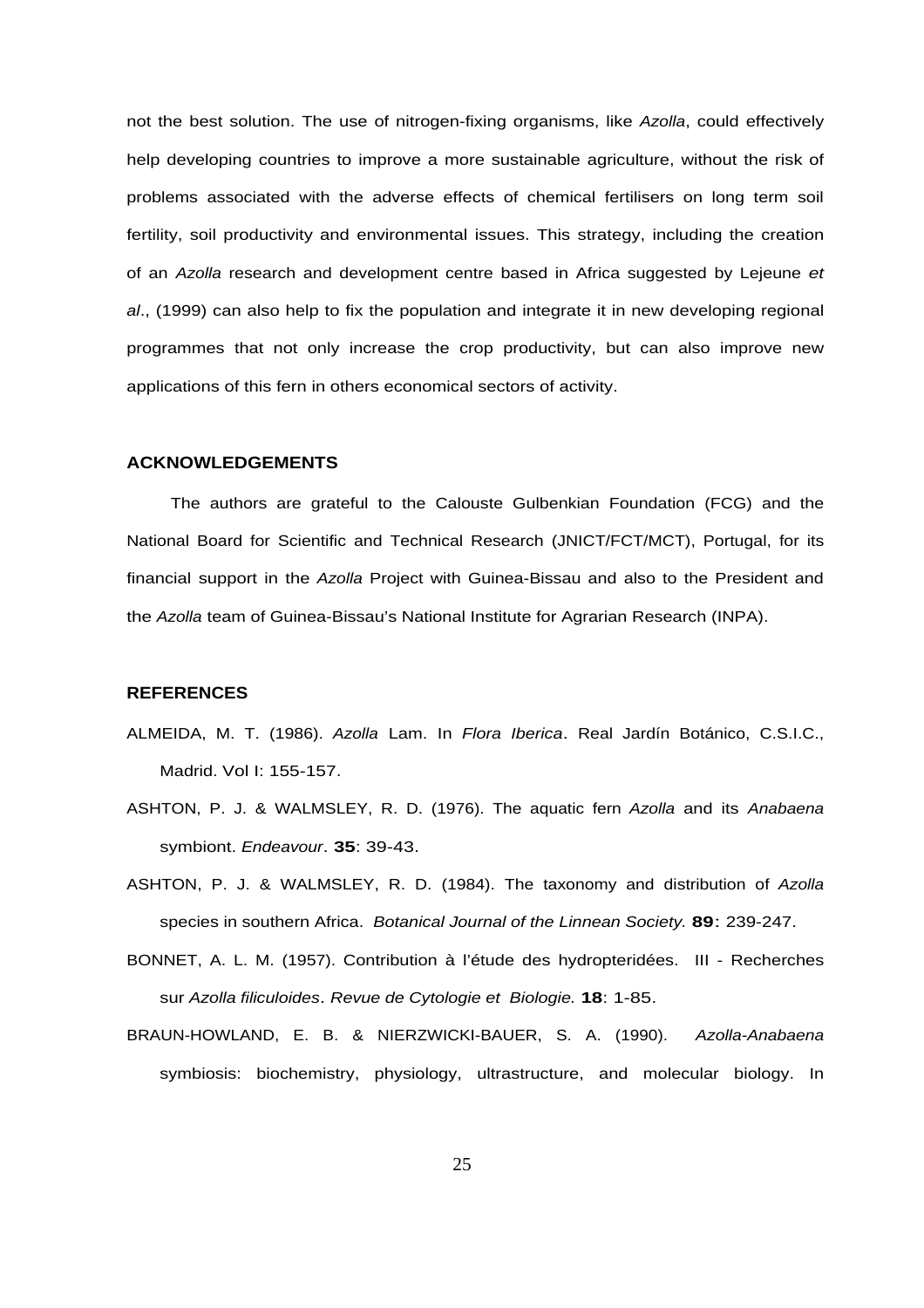Handbook of Symbiotic Cyanobacteria. Amar N. Rai (Ed.). CRC Presse, Boca Raton, Florida: 65-117.

- CARRAPIÇO, F. & TAVARES, R. (1989a). New data on the Azolla Anabaena symbiosis. I- Morphological and histochemical aspects. In Nitrogen Fixation with non-legumes. F.A. Skinner et al.(Eds.), Kluwer Academic Publishers: 89-94.
- CARRAPIÇO, F. & TAVARES, R. (1989b). New data on the Azolla Anabaena symbiosis. II- Cytochemical and immunocytochemical aspects. In Nitrogen Fixation with nonlegumes. F.A. Skinner et al.(Eds.), Kluwer Academic Publishers: 95-100.
- CARRAPIÇO, F. (1991). Are bacteria the third partner of the Azolla-Anabaena symbiosis? Plant and Soil. **137**: 157-160.
- CARRAPIÇO, F. (coord.), TEIXEIRA, G. & DINIZ, M. A. (1996). Azolla. Projecto de Cooperação, FCUL / DBV, 1 CD-ROM.
- COSTA, M. L., CARRAPIÇO, F. & SANTOS, M. C. R. (1994). Biomass and growth characterization of Azolla filiculoides in natural and artificial environments. In Nitrogen Fixation with non-legumes. N.A. Hegazi, M. Fayez e M. Monib (Eds.), The American University in Cairo Press: 455 – 461.
- COSTA, M. L., SANTOS, M. C. R. & CARRAPIÇO, F. (1999). Biomass characterization of Azolla filiculoides grown in natural ecosystems and wastewater". Hydrobiologia, **415**: 323-327.
- DIARA, H.F., Van BRANDT, H., DIOP, A. M. and Van Hove, C. (1987). Azolla and its use in rice culture in West Africa. In IRRI (Ed.), Azolla Utilization - Proceedings of Workshop on Azolla Use. Fujian, China, 1985: 147-152.
- DIAS, J. & CARRAPIÇO, F. (1991). Studies on rice production using Azolla as biofertiliser in Guinea-Bissau. In Nitrogen Fixation with non-legumes. M. Polsinelli, R. Materassi and M. Vincenzini (Eds.), Kluwer Academic Publishers: 541-542.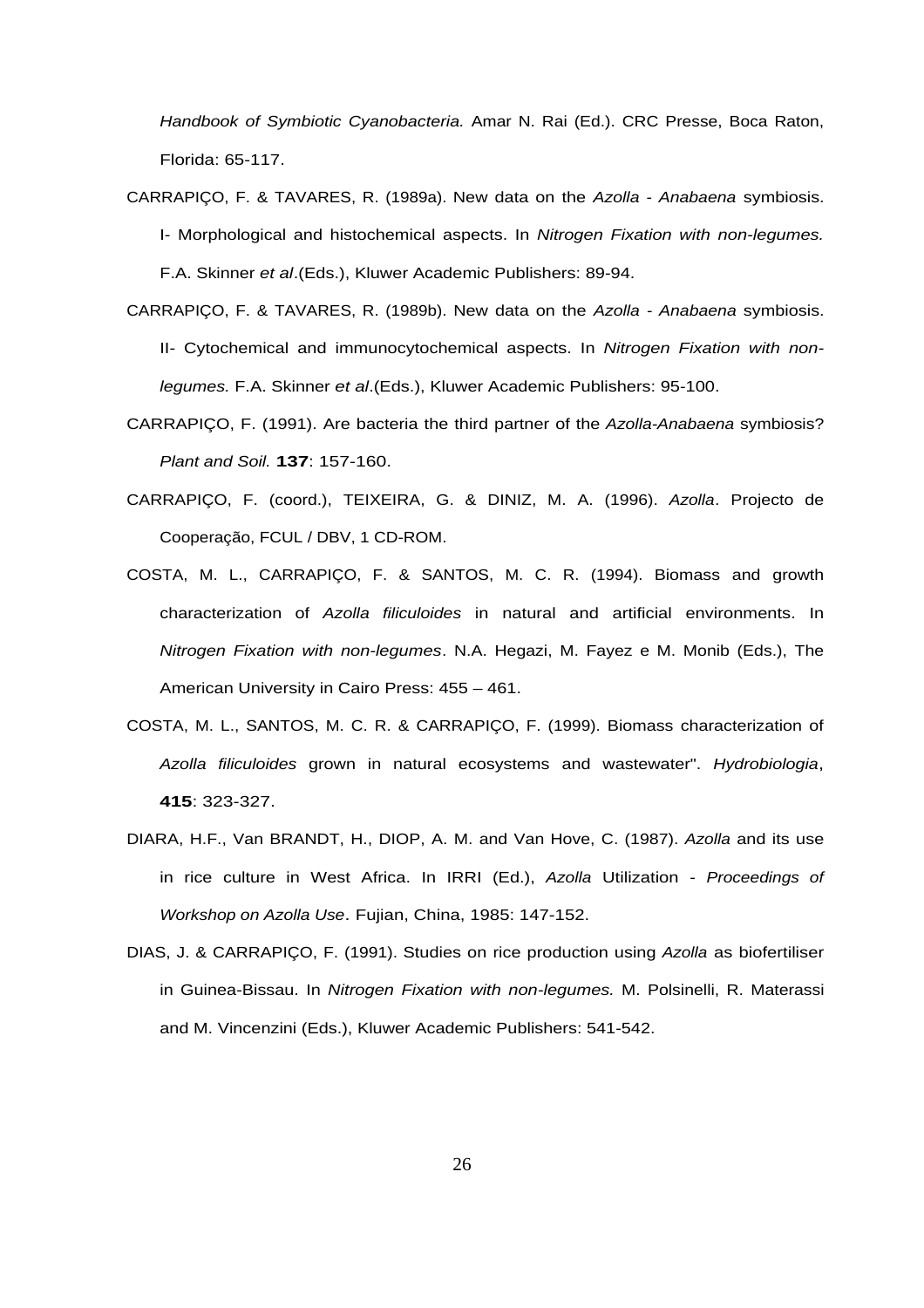- DINIZ, M. A. & CARRAPIÇO, F. (1999). The aquatic plants community associated with Azolla pinnata in the Geba river (Guinea-Bissau). Garcia de Orta, Série Botânica. **14** (1): 89-92.
- FORNI, C., CAIOLA, G. & GENTILI, S. (1989). Bacteria in the Azolla-Anabaena symbiosis. In F. A. Skinner et al. (Eds.), Nitrogen Fixation with Non-Legumes, Kluwer Academic Publishers: 83-88.

FRANCO, J. A. (1971). Nova Flora de Portugal, Vol I, 1ª ed., Lisboa. 658p.

GROLIER MULTIMEDIA ENCYCLOPEDIA. (1999). Grolier Interactive Inc. 1 CD-ROM.

- KANNAIYAN, S. (1986). Studies on Azolla pinnata for rice crop. Research Journal of Plant Environment. **3**: 1-16.
- KANNAIYAN, S., UMA, D., ARUNA, S. J. & KUMARI, S. M. P. (1996). Immobilization of nitrogen fixing cyanobacteria Anabaena azollae and Anabaena variabilis in solid matrix on ammonia production for rice crop. 7th International Symposium on  $N_2$ fixation with non-legumes. Faislabad, Pakistan (in press).
- KANNAIYAN, S. (1997). Summary report presented in the 2nd Meeting of EEC Project at Kings College, London. "On the use of immobilized cyanobacteria for continuous ammonia fertilization in rice production".
- LEJEUNE, A., CAGAUAN, A. & VAN HOVE, C. (1999). Azolla research and development: Recent trends and priorities. Symbiosis, **27**: 333-351.
- LUMPKIN, T. A. & PLUCKNETT, D. L. (1980). Azolla: Botany, physiology and use as a green manure. Economic Botany. **34**: 111-153.
- LUMPKIN, T. A. (1987). Collection, maintenance and cultivation of Azolla. In Symbiotic Nitrogen Fixation Technology. Elkan G. H. (Eds.), Marcel Dekker, Inc., New York: 55-193.
- MOORE, A. W. (1969). Azolla: Biology and agronomic significance. Botanical Review. **35**: 17-34.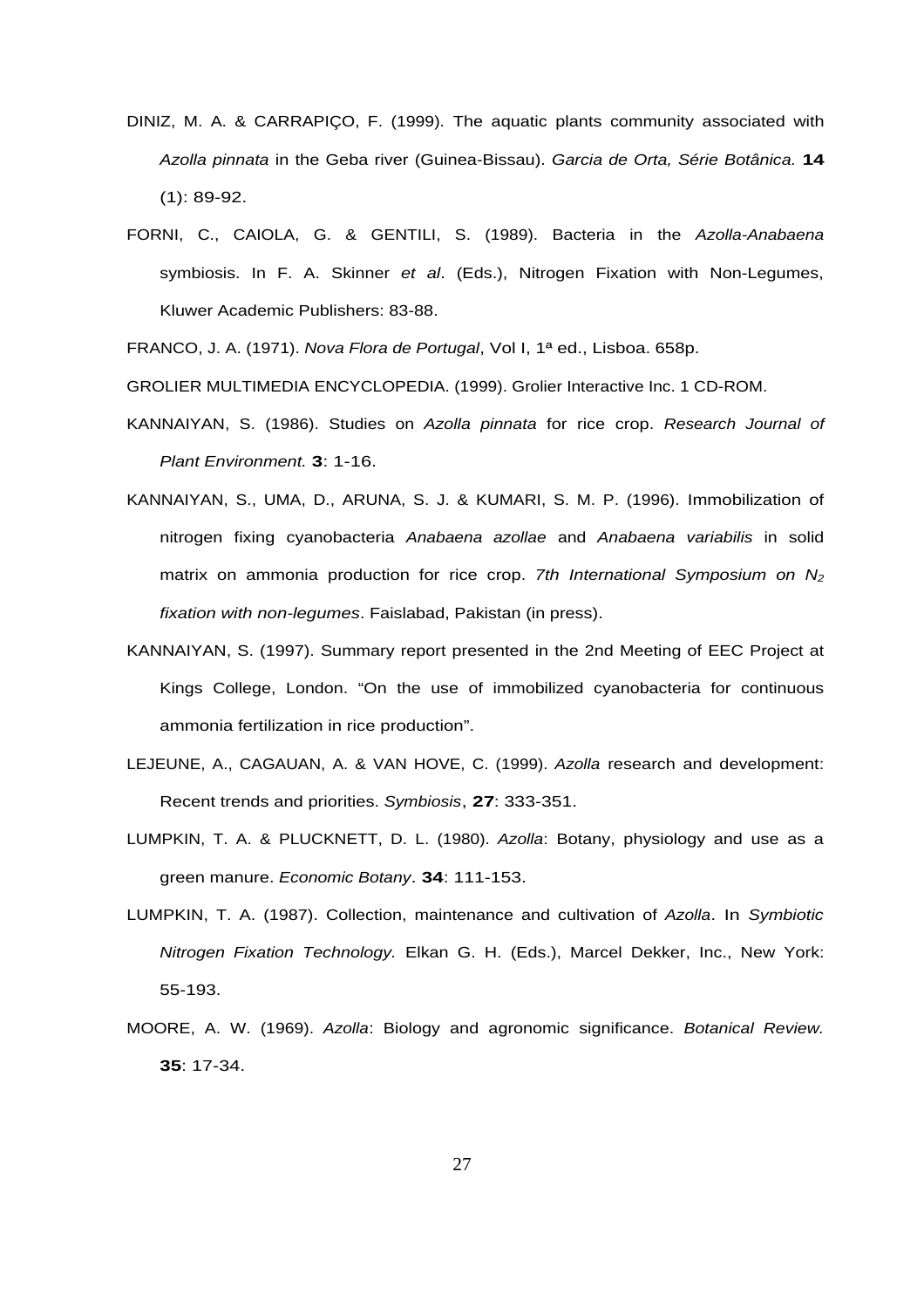- NAKAI, T. (1925). Notes on Japanese ferns II. Botanical Magazine (Tokyo). **39**: 183- 185.
- NIERZWICKI-BAUER, S. A. (1990). Azolla-Anabaena symbiosis: Use in agriculture. In Handbook of Symbiotic Cyanobacteria. Amar N. Rai (Ed.). CRC Presse, Boca Raton, Florida: 119-136.
- SAUNDERS, R. M. K. & FOWLER, K. (1992). A morphological taxonomic revision of Azolla Lam. section Rhizosperma (Mey.) Mett. (Azollaceae). Botanical Journal of the Linnean Society. **109**: 329-357.
- SAUNDERS, R. M. K. & FOWLER, K. (1993). The supraspecific taxonomy and evolution of the fern genus Azolla (Azollaceae). Plant Systematics & Evolution. **184**: 175-193.
- SCHELPE, E. A. C. L. E. (1970). Pteridophyta. In A. W. Exell and E. Launert (Eds.), Flora Zambesiaca. London: 68-71.
- SCHELPE, E. A. C. L. E. & Diniz, M. A. (1979). Pteridophyta. Flora de Moçambique. Junta de Inv. Científicas do Ultramar. Lisboa: 67-70.
- SCHELPE, E. A. C. L. E. & Nicola, C. A. (1986). Pteridophyta. In O.H. Leistner (Ed.), Flora of Southern Africa. Pretoria: 66-68.
- SEVILLANO, F., SUBRAMANIAN, P. & RODRIGUEZ-BARRUECO, C. (1984). La association simbiotica fijadora de nitrogenio atmosferico Azolla-Anabaena. An CEBA Vol. II.
- SHI, D.-J. & Hall, D.O. (1988). The Azolla-Anabaena association: historical perspective, symbiosis and energy metabolism. The Botanical Review. **54**: 353-386.
- SVENSON, H. K. (1944). The New World species of Azolla. American Fern Journal. **34**: 69-84.
- TARDIEU-BLOT, M. L. (1964a). Flore du Cameroun. Muséum National d'Histoire Naturelle (Ed.), Paris. **3**:55-56.
- TARDIEU-BLOT, M. L. (1964B). Flore du Gabon. Muséum National d'Histoire Naturelle (Ed.), Paris. **8**:41-43.